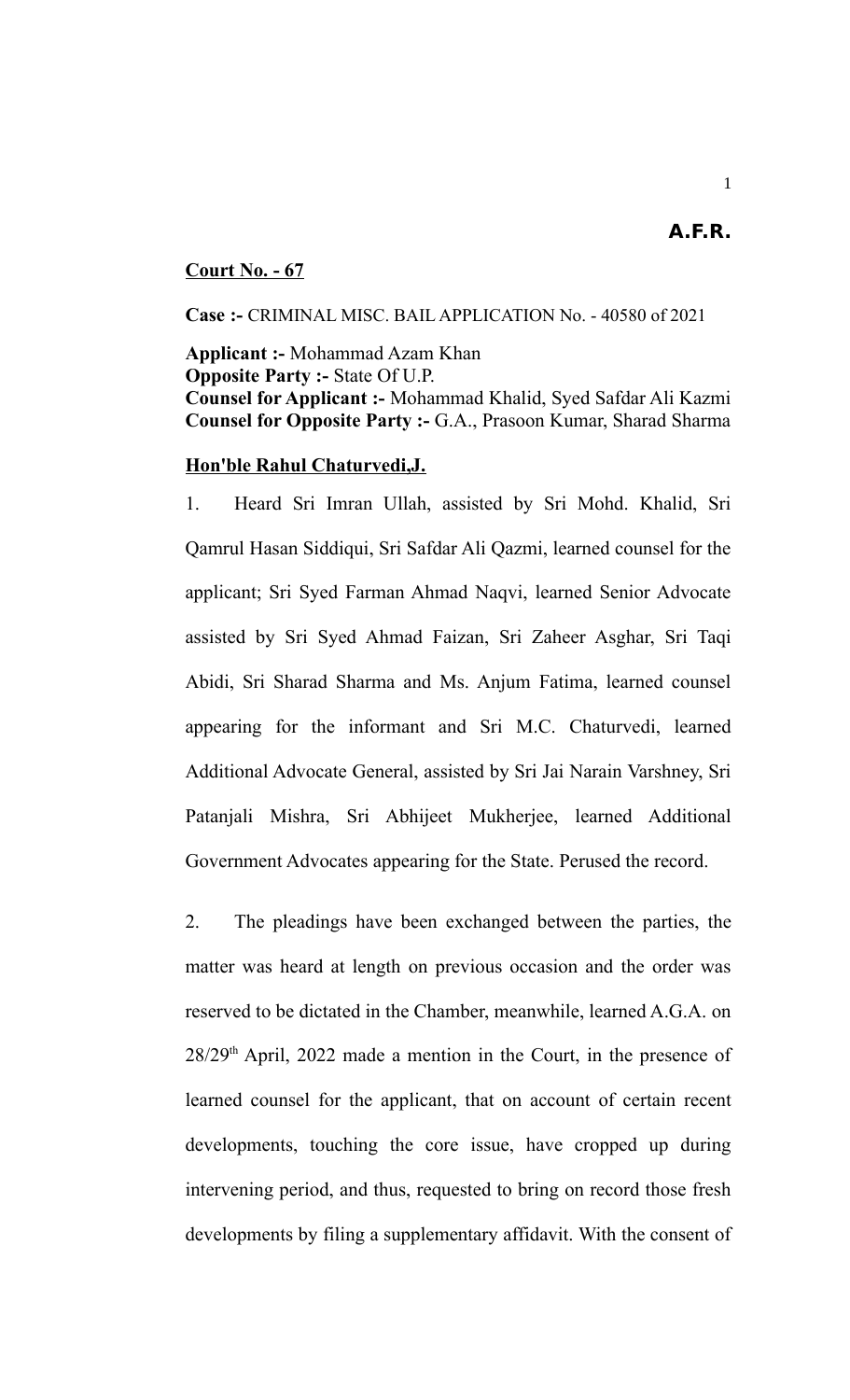learned counsels of the applicant, the matter was reopened and after the exchange of affidavits, on 5.5.2022, heard *marathon* arguments advanced to the satisfaction of counsels of both the sides and after having the written submissions from the contesting parties, judgement was reserved to be pronounced in the second week of May, 2022.

3. This bail application has been filed on behalf of Mohammad Azam Khan, the applicant after his second bail application was rejected by learned Special Judge (M.P./M.L.A.)/Additional Sessions Judge, Court No.4, Rampur vide order dated 4.8.2021.

4. The applicant Mohd. Azam Khan, who deserves no introduction, at one point of time was a political heavyweight of the then ruling party of the State of U.P., presently Member of Parliament from Rampur Loksabha constituency and Chancellor of Mohammad Ali Jauhar University (established by U.P. Act No.19 of 2006), is facing a prosecution in Case Crime No.312 of 2019, u/s 420, 467, 468, 471, 447, 201, 120-B I.P.C. and Section 3 of the Prevention of Damage to Public Property Act, 1984, Police Station-Azeem Nagar, District-Rampur. He is behind the bars in connection with aforesaid offence since 26.02.2020 and seeking bail during trial.

### **STORY AS NARRATED IN FIR**

5. Coming to the merits of the case, which ignites from lodging of the F.I.R. by one Sri Allama Zamir Naqvi, a self proclaimed public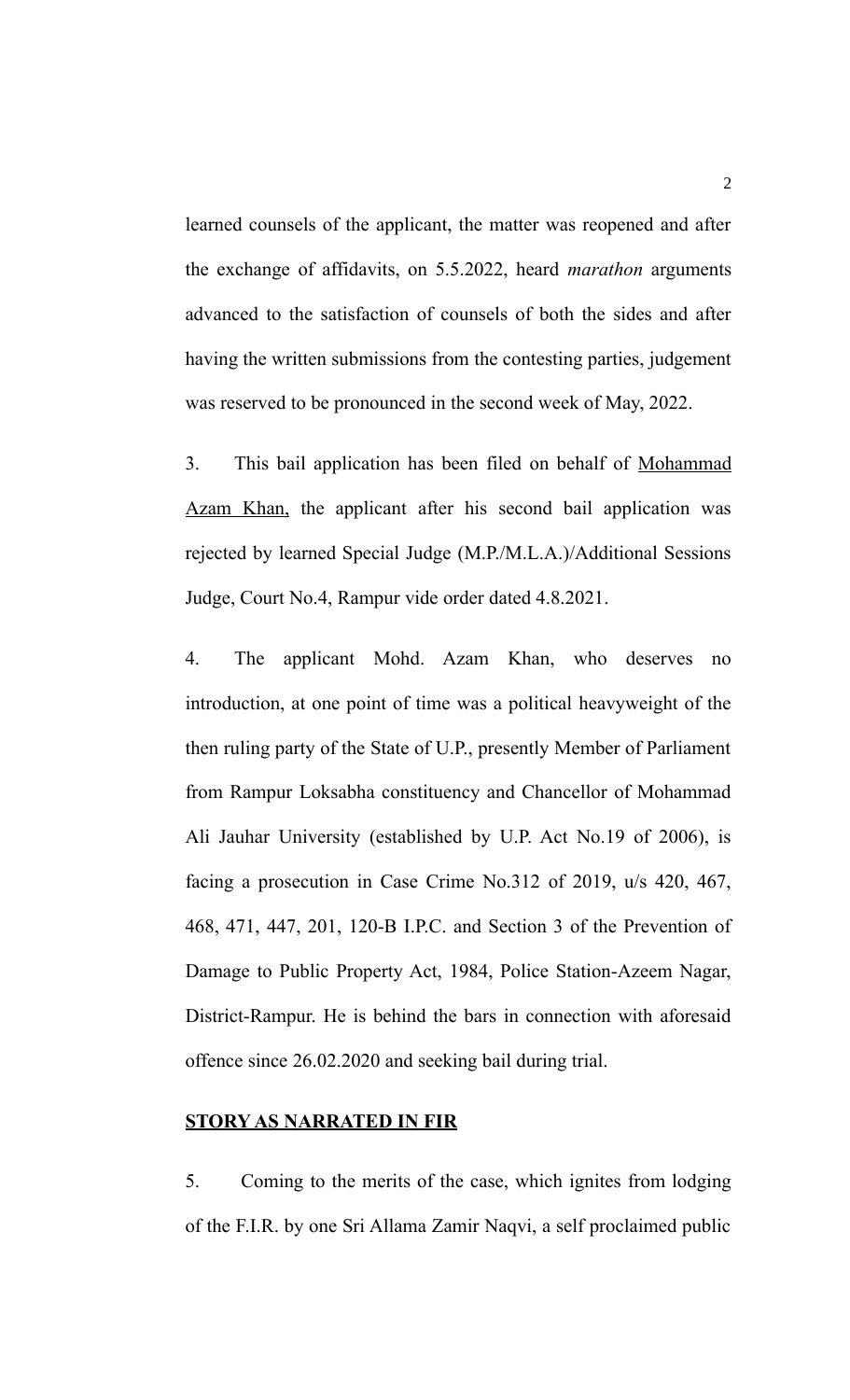spirited person, by moving an application addressed to the D.G.P., Luckow on 29.7.2019, and as such, the present F.I.R. came into existence against nine named accused persons including the applicant, his wife Tanzim Fatima and son Abdullah Azam along with six others on 19.8.2019.

6. I have keenly perused the contents of the F.I.R. and for the sake of brevity the bulky F.I.R. is reduced to following points:

(a) The land in dispute relates to one Mr. Imamuddin Quereshi s/o late Badruddeen Qureshi, permanent resident of Lucknow. This gentleman belonged to 'Sunni Sect' of Muslim religion (Backward Class), Kasai/Qureshi community, who after the partition, relinquished the citizenship of India and migrated to Pakistan during 1947-49 and since then turned a citizen of Pakistan. As per the provisions of Section -8 of "The Administration of Evacuee Property Act, 1950" the property left by Imamuddin Qureshi was declared as Evacuee Property and deemed to have been vested with the 'Custodian' of the State, as per legal implication.

(b) The property left by Imamuddin Qureshi contains one room and an *Imambara* situated at Village -Singhan Khera, Pargana and Tehsil Sadar, Rampur, having *pucca Raqba* 86 *beegha*, 2 *biswa* and as per notification issued by the Government of India 1962 and 1971, in all 45 *gatas*, ad-measuring area 13.842 hectares of agricultural land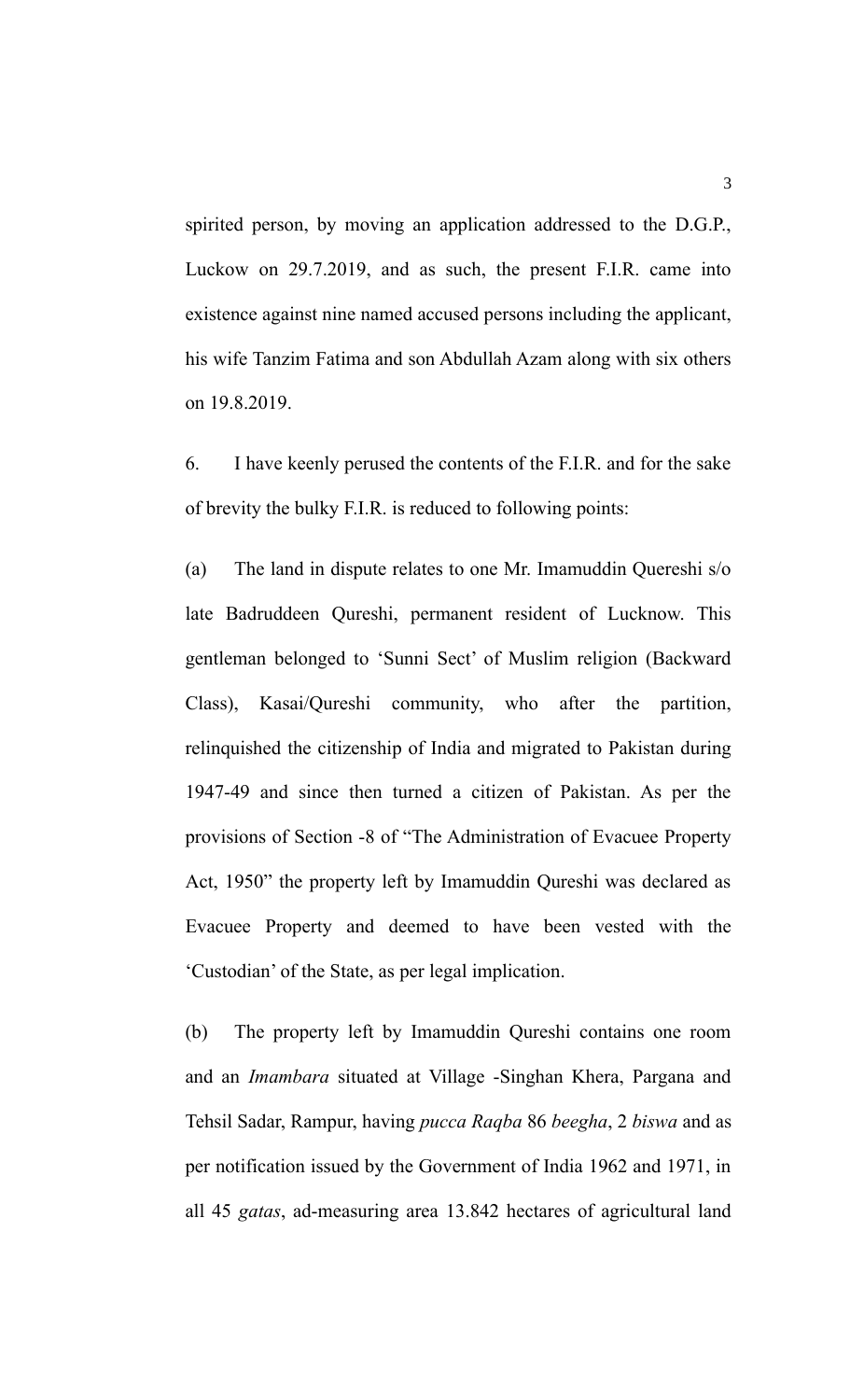got endorsed and vested with the government, as per Section 5 of Enemy Property Act, 1968.

(c) In fact, this landed property ad-measuring area 13.842 hectares situated at Village Singhan Khera, Pargana and Tehsil Sadar, District Rampur is the focul issue of the entire controversy of the present bail application.

(d) It is further alleged in the F.I.R. that despite of the fact that the aforesaid property in dispute i.e. 13.842 hectares is under the custody of Custodian, Enemy Property, Ministry of Home, Government of India. The applicant belonging to the City of Rampur and pursuing his dream project "Mohammad Ali Jauhar University" have an evil eye over the land in dispute and in order to digest a valuable piece of land without paying any sale consideration or any authority or title recognized under the law, won over the then Chairman, Sri Syed Waseem Rizvi who was at the relevant time adorning the chair of U.P. Shia Central Waqf Board. Not only Mr. Syed Waseem Rizvi, but rest of the Board of members, namely Mazhar Ali Khan @ Bhukkal Nawab of Lucknow and other members and Inspector, have fabricated certain forged papers and documents. These members and other office bearers of Shia Central Waqf Board virtually started dancing on the tune of their political boss the Applicant and the Chairman. After hatching a conspiracy, making those forged and crafted documents have used them as a genuine one, got the aforesaid land belonging to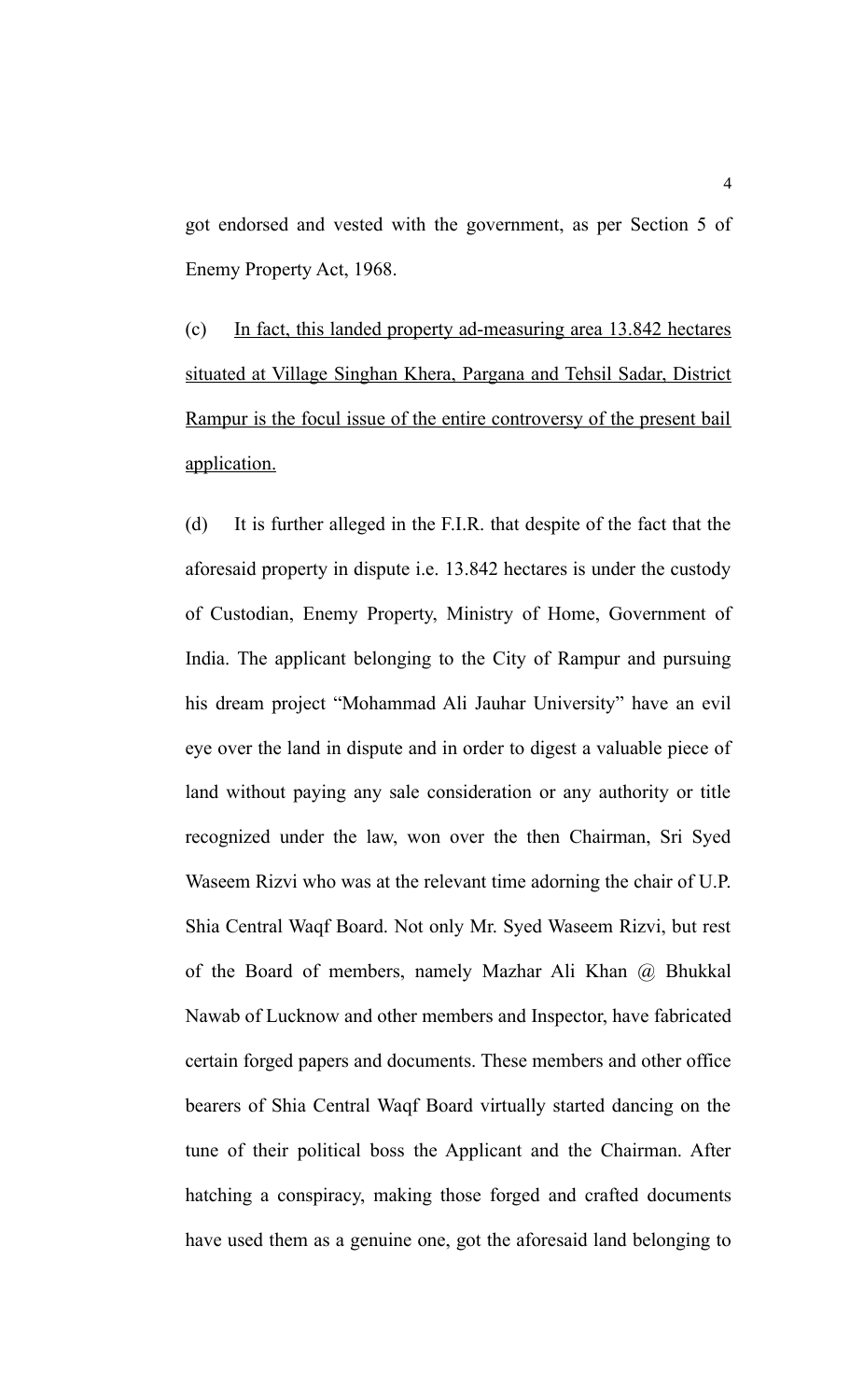person of Sunni Sect of Kasai community, showing him as a permanent resident of Asharfabad Deen Dayal Road, Kotwali Saadatganj, Lucknow got the property in question converted into a 'Waqf Property' by preparing a forged Waqf Deed, whose alleged settler was late Imamuddin Qureshi. Interestingly a person who has already migrated to Pakistan in 1947-1949, his alleged Waqf was got registered as 'I-78' at U.P. Shia Central Waqf Board, Lucknow in 2003. This by itself *per se* throws ample light on the modus operandi of applicant, who was the then Cabinet Minister and his close friend Syed Waseem Rizvi. Alleged waqf deed is nothing but a tissue of utter falsehood, a tailored document with ulterior motive and purpose just to digest that 13.842 hectares of the land left by Imamuddin Qureshi during partition days. This land was eventually encircled within the University premises, without paying single penny as its consideration or without any authority or title over the land in question.

(e) It is further alleged in the F.I.R., that when in the year 1942 U.P. Shia Central Waqf Board and Sunni Central Waqf Board were established, all waqf properties in the State were measured and identified on a district level. In this regard it was alleged, that during that period Imamuddin Qureshi Trust was registered or not, is a pivotal question? who was its Mutwalli since its establishment? Without having any certificate applied it seems that Mohd. Azam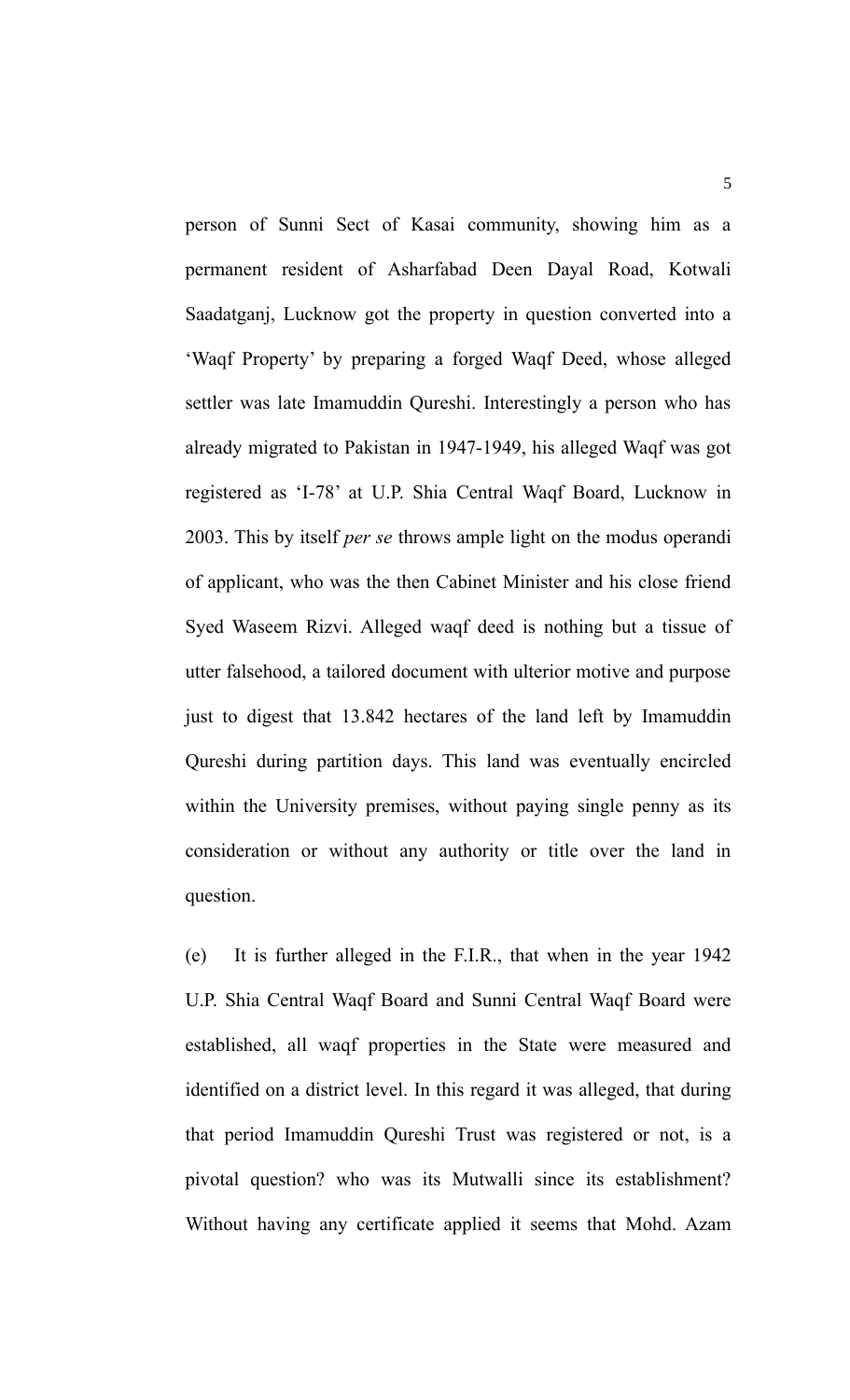Khan misusing his powers as Cabinet Minister along with his close ally Sri Syed Wazim Rizvi without having any inquiry managed to get said Waqf Deed of Imamuddin Qureshi registered by the then Administrative officer of Shia Central Waqf Board, Sri Syed Gulamus Syedden, in furtherance of common intention of all. The alleged legal formalities are simply eye-wash or a hoax after grossly misusing applicant's power and position at relevant time.

(f) It is also alleged in paragraph-5 of the F.I.R. that as to who are the decedents of alleged settler Imamuddin Qureshi and whether they are residing in Lucknow or Rampur or all of them have migrated to Pakistan are not known, because as mentioned above Imamuddin belonged to Sunni Sec and as to how his trust/waqf property was registered as Shia Waqf Board. By way of repetition it has been alleged that the applicant Mohd. Azam Khan after conniving with the then Chairman, Shia Central Waqf Board Mr. Syed Waseem Rizvi and other Members of Board have swindled the property in question just to benefit Azam Khan's dream project 'Mohammad Ali Jauhar University' without any sale consideration or passing any title over the land. By this action the applicant and other co-accused have caused a consideration financial dent to the Government of U.P. as well as Government of India in an organized way.

(g) Interestingly almost after 12 years of its alleged registration with U.P. Shia Central Waqf Board on 2.4.2015 one Masood Khan was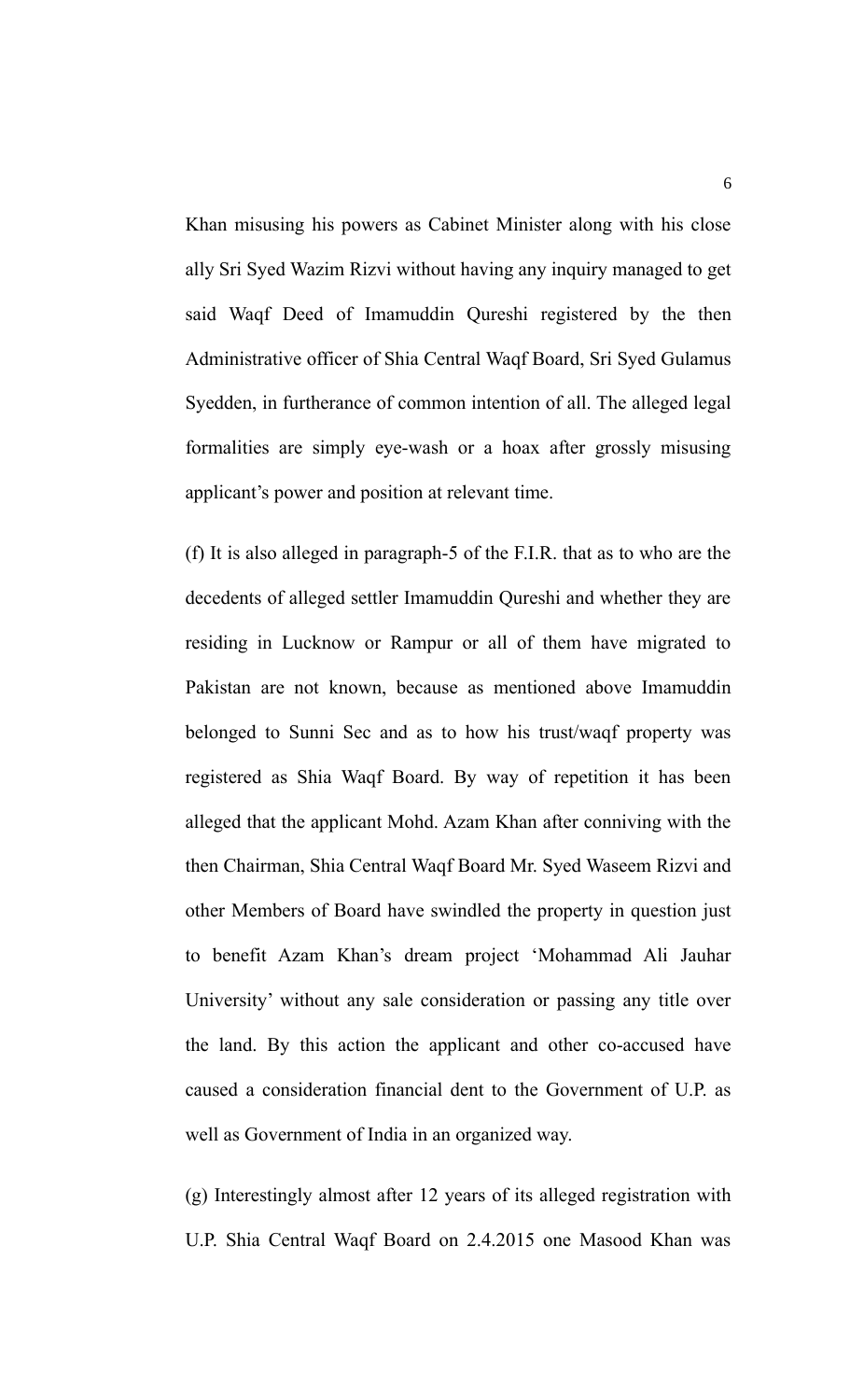appointed as its *Mutwalli* in a slip short way. It is alleged that Mutwalli Masood Khan was appointed its Mutwalli after 12 years of its registration, is a puppet as 'Yes Man' of the applicant. He requested the District Magistrate, Rampur to hand over the aforesaid property as a waqf property. In response to the same, A.D.M., Rampur vide its letter dated 15.4.2015 informed that the land in question ad-measuring 13.842 hectares is an Enemy Property and would remain till such time the Government of India does not release it.

(h) In this long F.I.R. a direct allegation has been made against the applicant for misusing his power as a Cabinet Minister and hushing up the landed property belonging to the Custodian, Evacuee Property, Mumbai, who migrated to Pakistan during partition. In the Revenue Records of 1359 Fasli there is a clear endorsement that land belongs to Imamuddin Qureshi managed by the 'Custodian'. Thus right from the day of partition the land is named in the custody of Custodian, Evacuee Property, Mumbai.

(i) After receiving this complaint, the Central Waqf Council Government of India, New Delhi has constituted a nine members team, headed by Dr. Syed Aizaz Naqvi, Advocate, Supreme Court Delhi, who had given a detailed inquiry report on 6.1.2017, and thus, it was prayed that 45 *gatas* of land belonging to Imamuddin Qureshi, who left Pakistan and accepted the citizenship of that nation, ad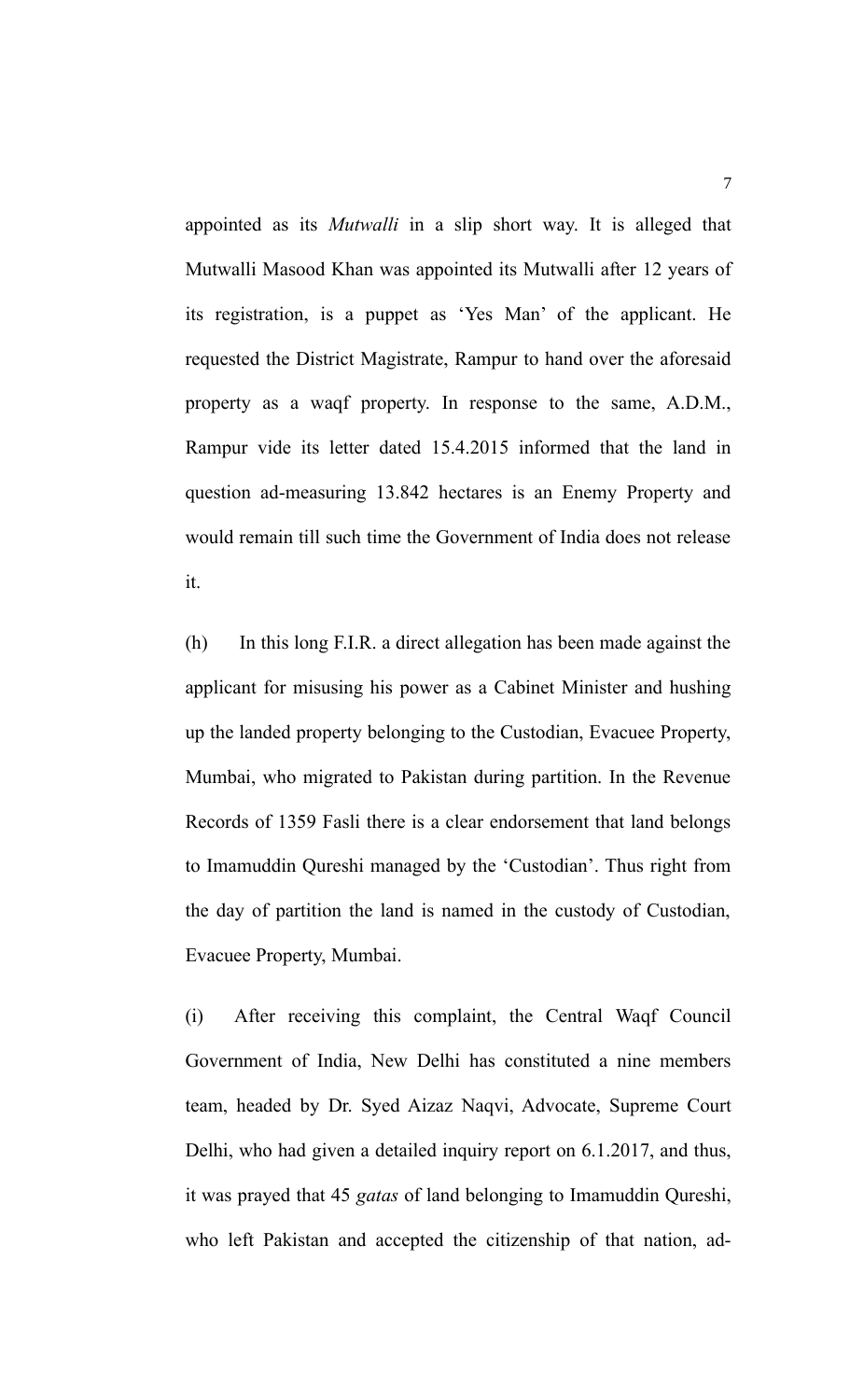measuring area 13.842 hectares of village Singhan Khera, Pargana Tehsil Rampur it has been declared as 'Enemy Property' after fabricating documents in a forged way with intention to cheat and play fraud, causing a huge loss to the Government of U.P. as well as Government of India. It is Mohd. Azam Khan, his wife Tanzim Fatima, his son Abdulla Azam, his friend Syed Waseem Rizvi and others who after concealing the material facts and forging the documents have succeeded to encircle the aforesaid land in dispute within the campus of Mohammad Ali Jauhar Ali University (hereinafter referred to as 'University').

Hence this F.I.R. relying upon the report given by the Probe Committee.

7. **Thus, for the purpose of present bail application the focal issue of the land is total 45** *gatas* **ad-measuring 13.842 hectares of land situated at Village- Singhan Khera, Pargana and Tehsil Sadar, District Rampur, which has been declared as Enemy Property swindled by Mohd. Azam Khan, the then Cabinet Minister of Govt. of U.P. later on become Chancellor of the University named above.**

# **SUBMISSIONS ADVANCED BY LEARNED COUNSEL FOR THE APPLICANT**

8. Sri Imran Ullah, learned Advocate appearing for the applicant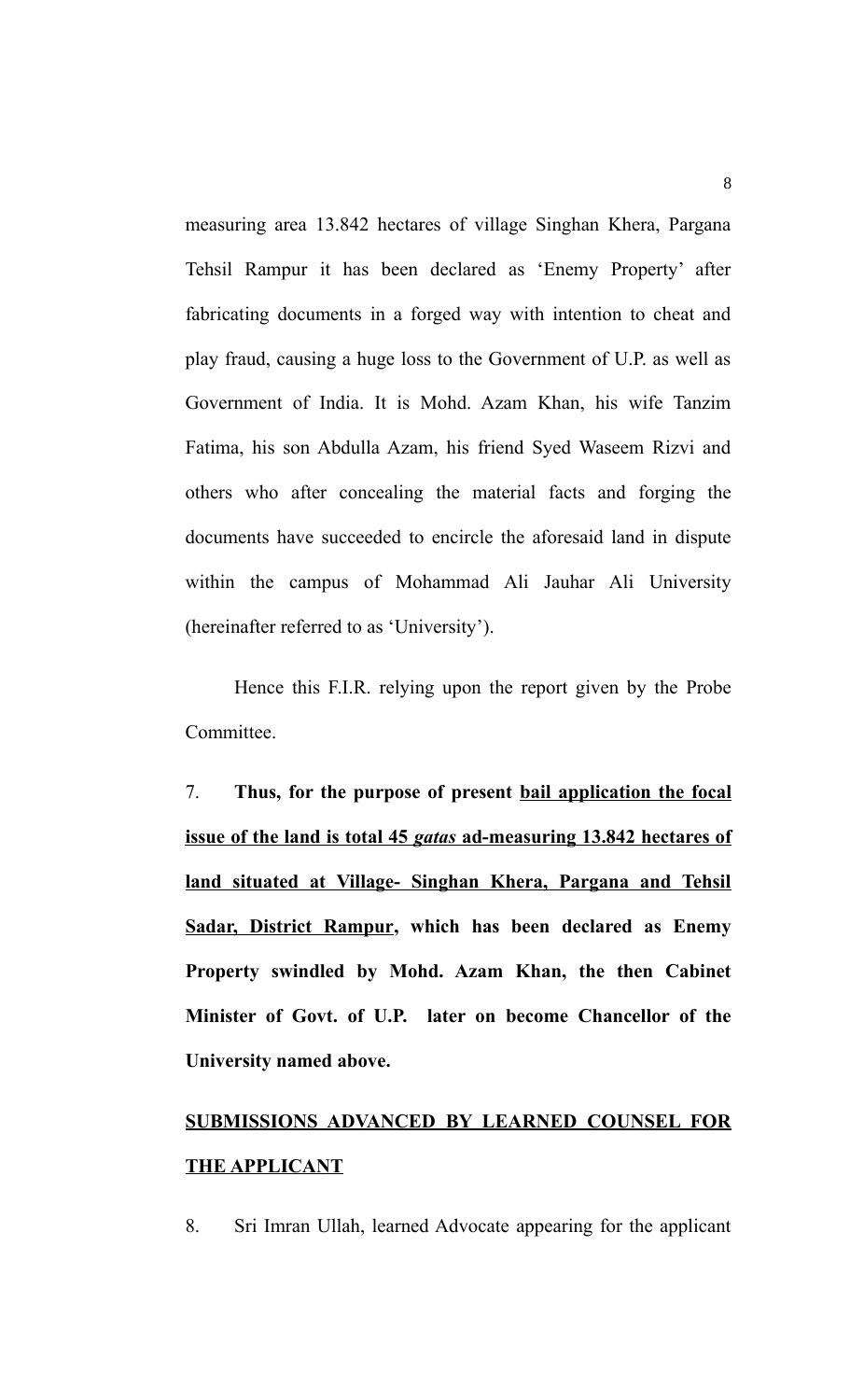raised his submissions touching the various issues, which for the sake of convenience are being formulated herein below :

(i) The applicant has fully cooperated with the investigation, never misused or terrorized any of the witnesses, in which after investigation the police submitted a report u/s 173(2) Cr.P.C. on 27.5.2020. It is contended that the trial has yet not been commenced, thus, now no useful purpose would be served to keep the applicant behind the bars during trial. He is already facing incarceration since 26.2.2020.

(ii) After change in the establishment in the State of U.P. in the year 2017 in the State of U.P., there is volley of criminal cases, one after the other within a span of 2-3 months. Out of 89 cases lodged against the applicant, he has attained bail in 88 cases and thus, present is only case left for the consideration of this Court.

(iii) Since the applicant is languishing in jail since 26.2.2020 and as per the ratio laid down by Hon'ble Apex Court in the case of **Satendra Kumar Antil vs C.B.I. reported in 2021 SCC Online SC 922** the applicant deserves to be bailed out in the present case too.

(iv) It is next contended by learned counsel for the applicant that the applicant is a person of 72 years of age, though powerful and influential political giant of the State of U.P., is in jail for almost two and half years. Last year during Covid pandemic he was nearly saved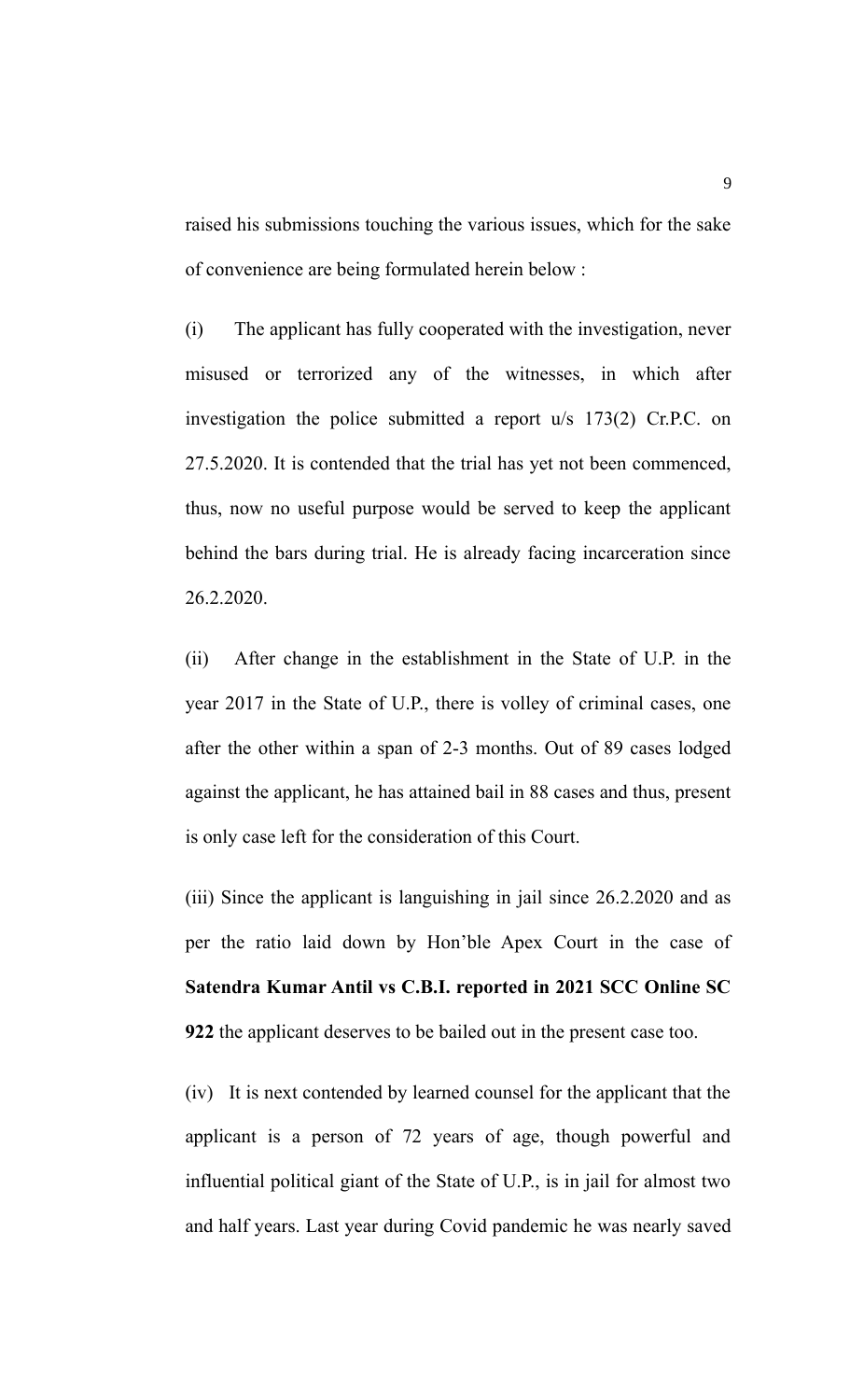on account of Providence. He was severely fallen sick, his cardiac and renal organs were severely adversely affected and he is still on medication. It would be indeed cruel and inhuman if he would die in harness without any proper treatment.

(v) It is further contended by Sri Imran Ullah, that no doubt the applicant was a Cabinet Minister twice in the Government of Uttar Pradesh, first in 2003 and thereafter in 2012. On both occasions, the applicant was second in command of the Ministry, a virtual political giant. As soon as he came into power on both the occasions, without wasting much of the time after exploiting his position as a Cabinet Minister, managed to get the alleged Imamuddin Trust registered, and thereafter, managed to get the land in question leased out to the University on 31.5.2007, but soon after change in the Government of State of U.P., the said lease deed was cancelled by the same authority on 26.6.2007. As mentioned above, the foundation stone was laid in the year 2005 and the University became a legal entity after establishing the U.P. Act No.19 of 2006. The said Act was passed by the Assembly of the State of U.P. The applicant Mohd. Azam Khan being the perpetual Trustee of Maulana Mohd. Ali Jauhar Trust was declared as a Chancellor of the University for all times to come. This, in fact, the University was his fiefdom of the applicant.

(vi) It is contended by learned counsel Sri Imran Ullah that the applicant has worked for the University constantly, relentlessly for the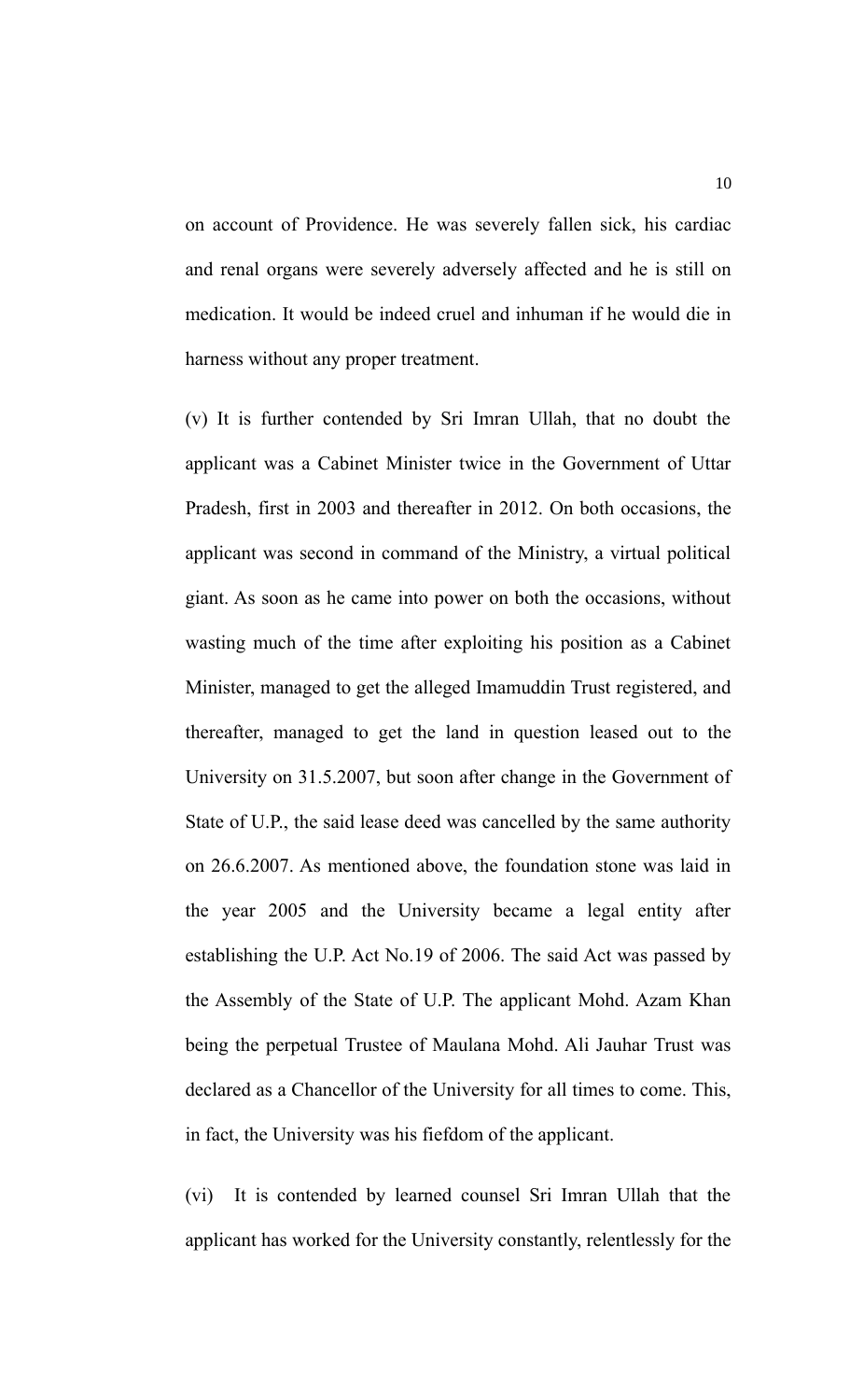betterment and upliftment of the citizen, specially the youth of Rohilkhand area. Being a social activist and educationalist he was deeply concerned about the social as well as social upliftment of his area and believes that widespread education is the only way to enlightening masses. He plays the major role for the socio-economic development of the weaker and underprivileged classe in that area. It is further argued that the applicant has dedicated his entire career for the promotion of education in the State of U.P., especially the Districts of Rohilkhand area.

*(vii) Learned counsel for applicant fairly conceded that there is no genuine document or any deed with the University/Trust, establishing its good title over the property in dispute i.e. 13.842 hectares village Singhan Khera, Sadar, Rampur. On making query by the Court, as to how and under what circumstances the property in question was encircled within the University premises, Sri Imran Ullah fairly conceded that since the adjacent properties were purchased by the University/Trust, and thus this is the only reason for encircling the Enemy Property within the University campus without any authority of land or good title over the land in question.*

*This, in fact is startling revelation, whereby it has been conceded by the counsel that in no uncertain terms the modus operandi of 'encircling the Enemy Property' in most abnormal and surreptitious way. This in fact a new jurisprudence by which a*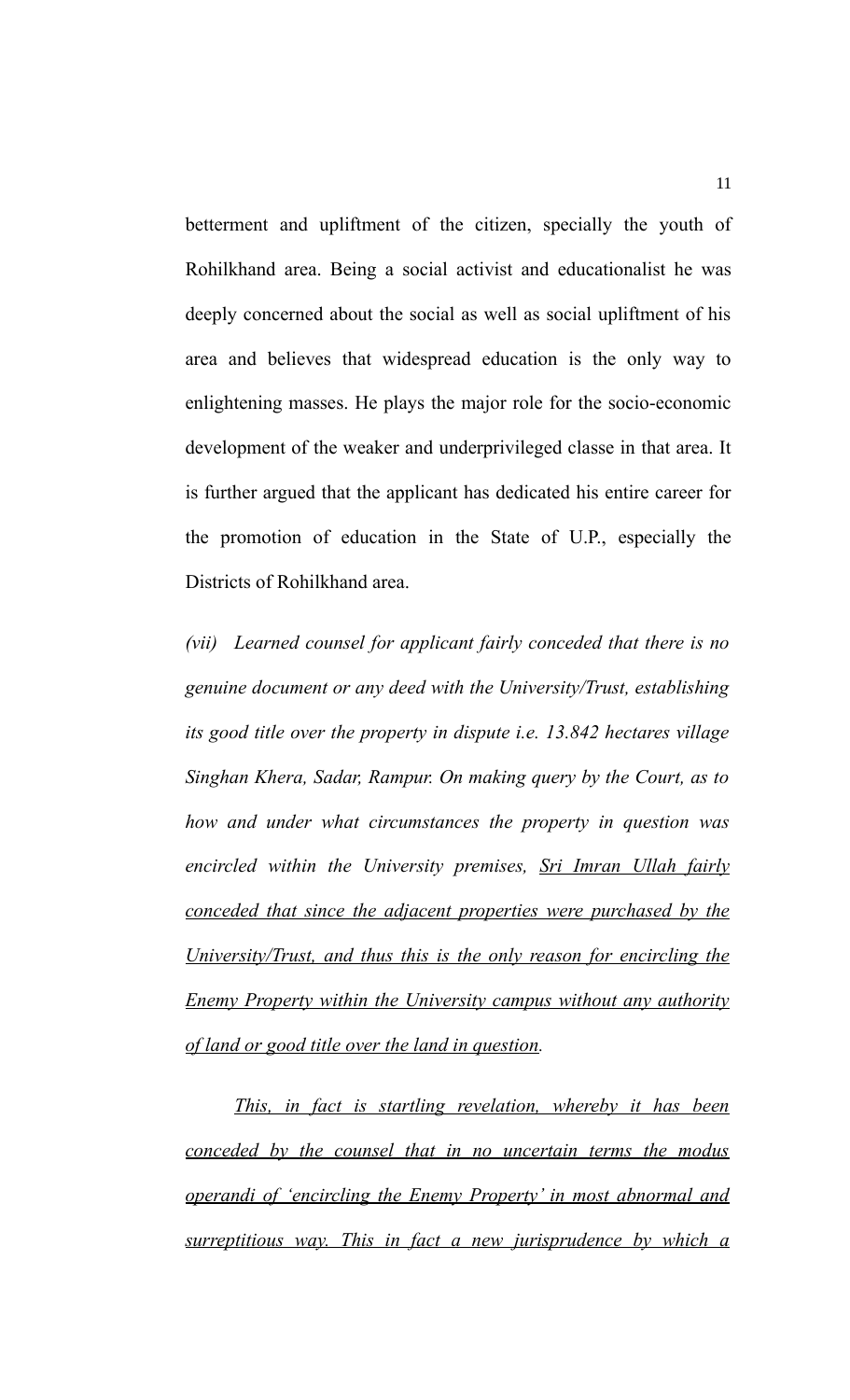# *disputed landed property could be grabbed, without even semblance of good title.*

9. In addition to this, in his rejoinder affidavit, during argument, Sri Imran Ullah, learned counsel for the applicant, categorically submitted that "the land in dispute is still lying idle and vacant, though within the boundaries of aforesaid University and not a single brick has been kept over it." In this regard para-8 of the rejoinder affidavit is quoted herein below :

*"8. ……Moreover the land in question is still lying as it is, with absolutely no construction/hindrance/obstacle on the same. However, as per the report of District Magistrate dated 4.9.2017 as well as the site plan also on the land in question no construction has been raised. It has wrongly been alleged that the same is encroached through boundary wall, which is evident from the perusal of the bird's eye view as contained in Google Map, annexed along with bail application as annexure no.28. It may be pointed out that merely by purchasing the land adjacent and around the land in question, it cannot be said that the University/Trust has been encroached upon the said land. There is also a road adjacent to the land in question (Enemy Property) by which the same can be access. It is only for the reasons, best known to the authority concerned, the same has not been used till date by the Administration. Further it is wrongly stated in para under reply that applicant appointed Masood Khan as Mutawalli of the trust Imamuddin, it is specifically mentioned at this stage that applicant has nothing to do with the trust Imamuddin or its mutwalli Masood Khan, neither at any point of time was having any power or control over the trust Imamuddin, hence no question was arise with the appointment of any mutawalli of the said trust.*"

Similarly, in the written argument submitted on behalf of applicant, there is identical reiteration of the aforesaid fact in para s 24 & 25, which are being reproduced thus :

"*24. On 13.5.2020 the Investigating Officer visited the alleged*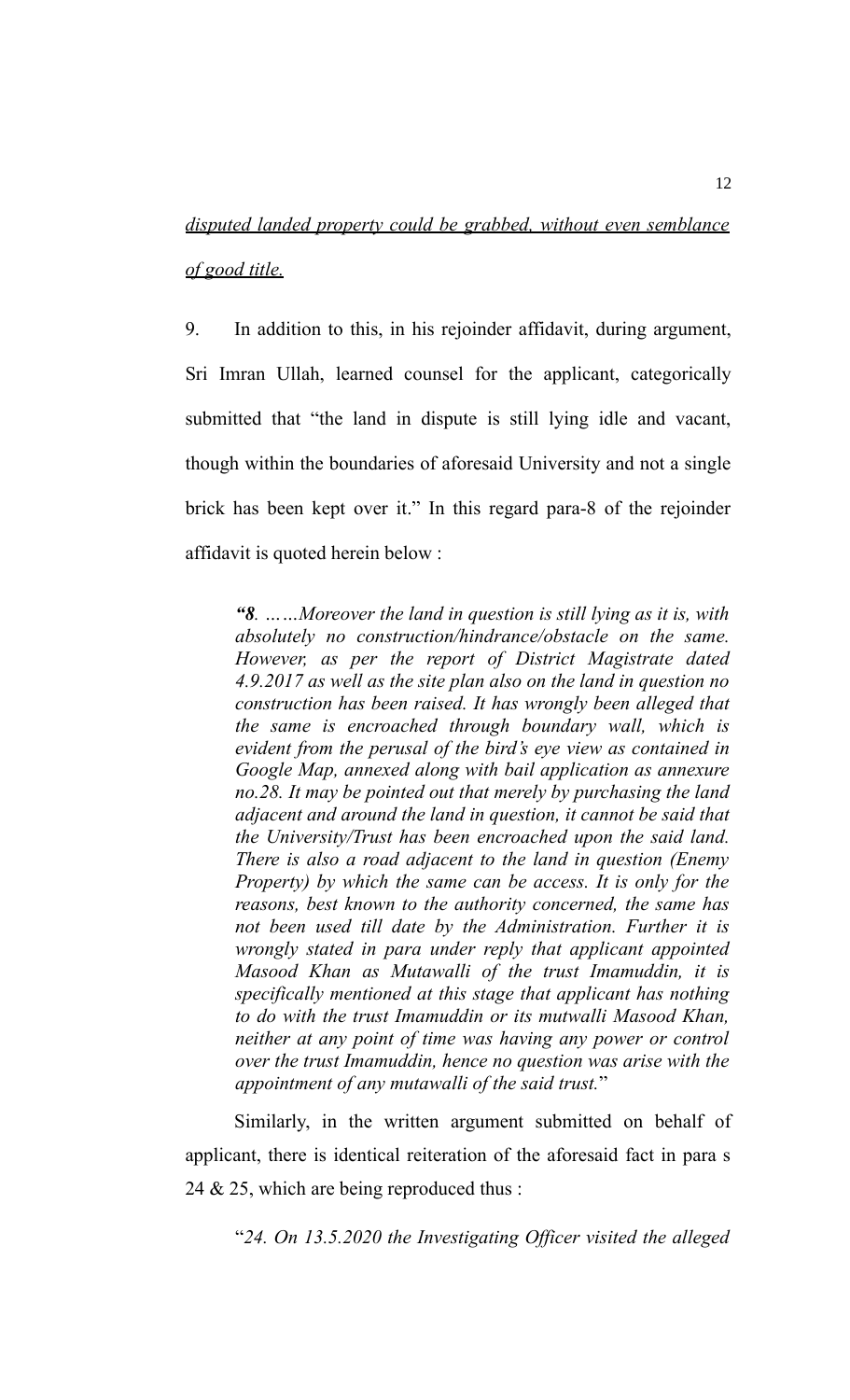*site and prepared Site map which is contained in parcha No.33 of the case diary (RA-1 Page 42 of Rejoinder Affidavit) It shows the land in dispute is surrounded by the University land but there is an approach two way road which can be used to access the alleged land in dispute. The land in dispute I..e the land which has been declared as Enemy Property in the year 2006 and has been given to the custody of District Magistrate, Rampur is still lying as it is with absolutely no construction/hindrance/obstacle on the same though surrounded by the land of university from three sides. However, as per the report of District Magistrate dated 4.9.2017 as well as the site plan also on the land in question no construction has been raised, though in the year 2007 when a demand was made to give the property in question to the University/Trust, the Trust intended that in case, the said land will be given to the University, the same will be changed into a play ground. As per the allegation of the Investigating Officer, the entire disputed land is surrounded by the land purchased by the Trust/University. It has wrongly been alleged that the same is encroached through boundary wall the land in question is clear from all hindrance, obstacle, and construction till date. As evident from google map (page 440) further as evident from the site plan itself, the approach road to the land in dispute is also through the road which is being used for going towards University. Not only this, there is another road from behind which can be used as approach road of the aforesaid disputed property and as such it is wrongly being alleged that the land is being encroached by the University.*

*25. That in case the land is declared to be enemy land in future the same can be taken possession by the custodian any time as the same is still lying vacant without any hindrance having approach road from two sides."* 

10. On a conjoint reading of the contents of paragraph mentioned above, which is reproduction from the affidavit on behalf of applicant, the Court has gathered an impression that the land in question is lying vacant, though within the University campus and not even single brick is kept over the land in dispute, then the question arises as to how and under whose authority or title the land in dispute has been encircled within the boundaries of University. Interestingly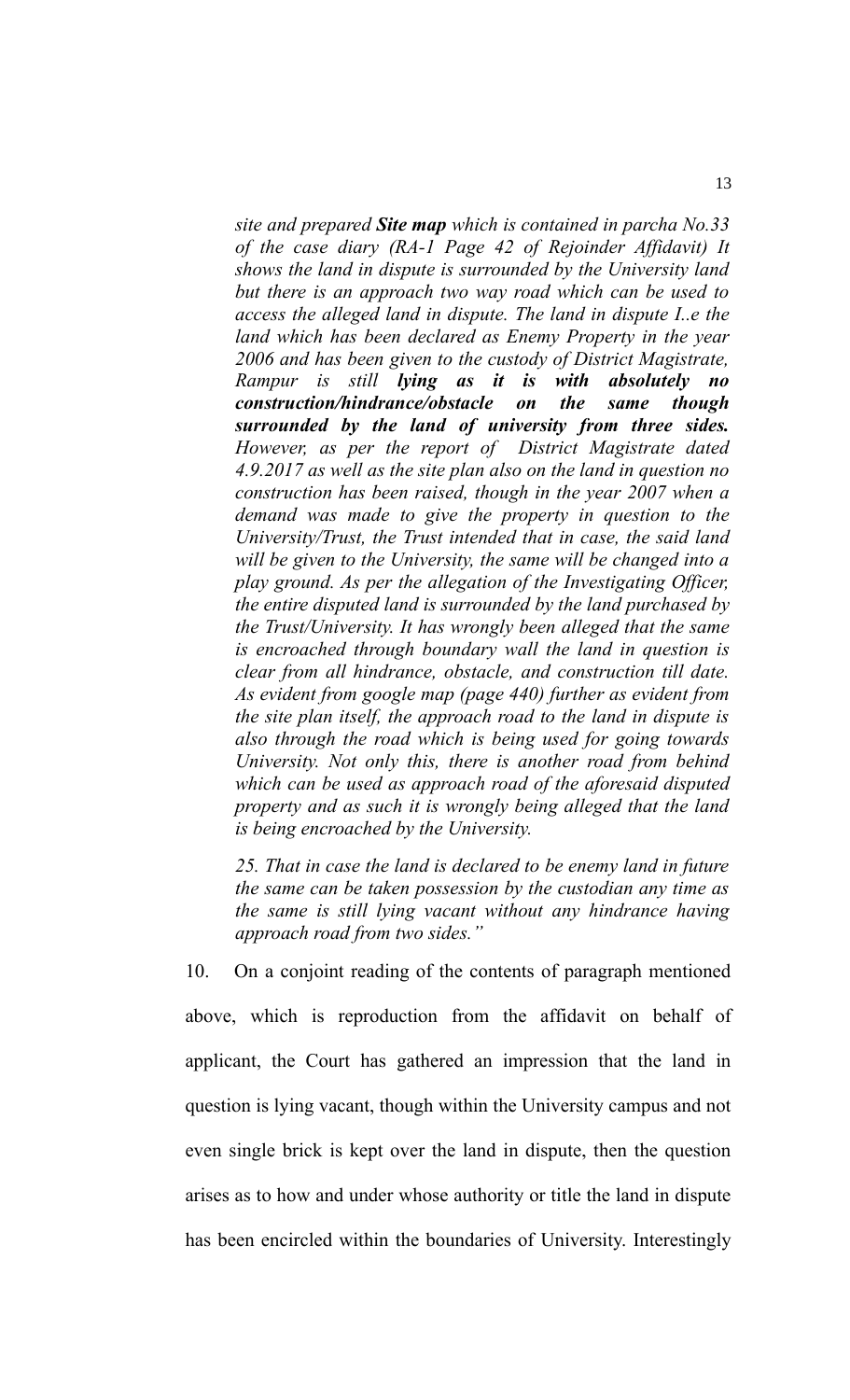in Para-25, it has been mentioned that in the event the land in question to be Enemy land in future, the same can be taken possession by the Custodian any time as the same is still lying vacant without any hindrance or having approach road from two sides. Indeed, this is the novel and crooked way of usurping the property from the days of partition. It is the custodian who is having right, title over the property in question. The applicant, being a Chancellor of the University, is a rank trespasser, without any authority of law or license encircled the property in question within the University campus and there seems that now the applicant is "obliging" the government of India/the Administration/Custodian of Evacuee Property, Mumbai to approach the court concerned and get a decree of eviction, then only University would release the property. It is simply amusing whereby rank trespasser, a usurper is justifying its possession over the land in dispute. This is no justification to encircle 13 hectares and odd land in dispute, within the boundaries of the University. Moreover, it has been mentioned that there is proper access to the land given by the University. This is unheard of a novel way of justifying the possession over the property for which neither the Chancellor nor the University has ever authority to encircle the same.

11. **From the above averments, it seems that the applicant now wants to distance and disassociate himself in his personal capacity**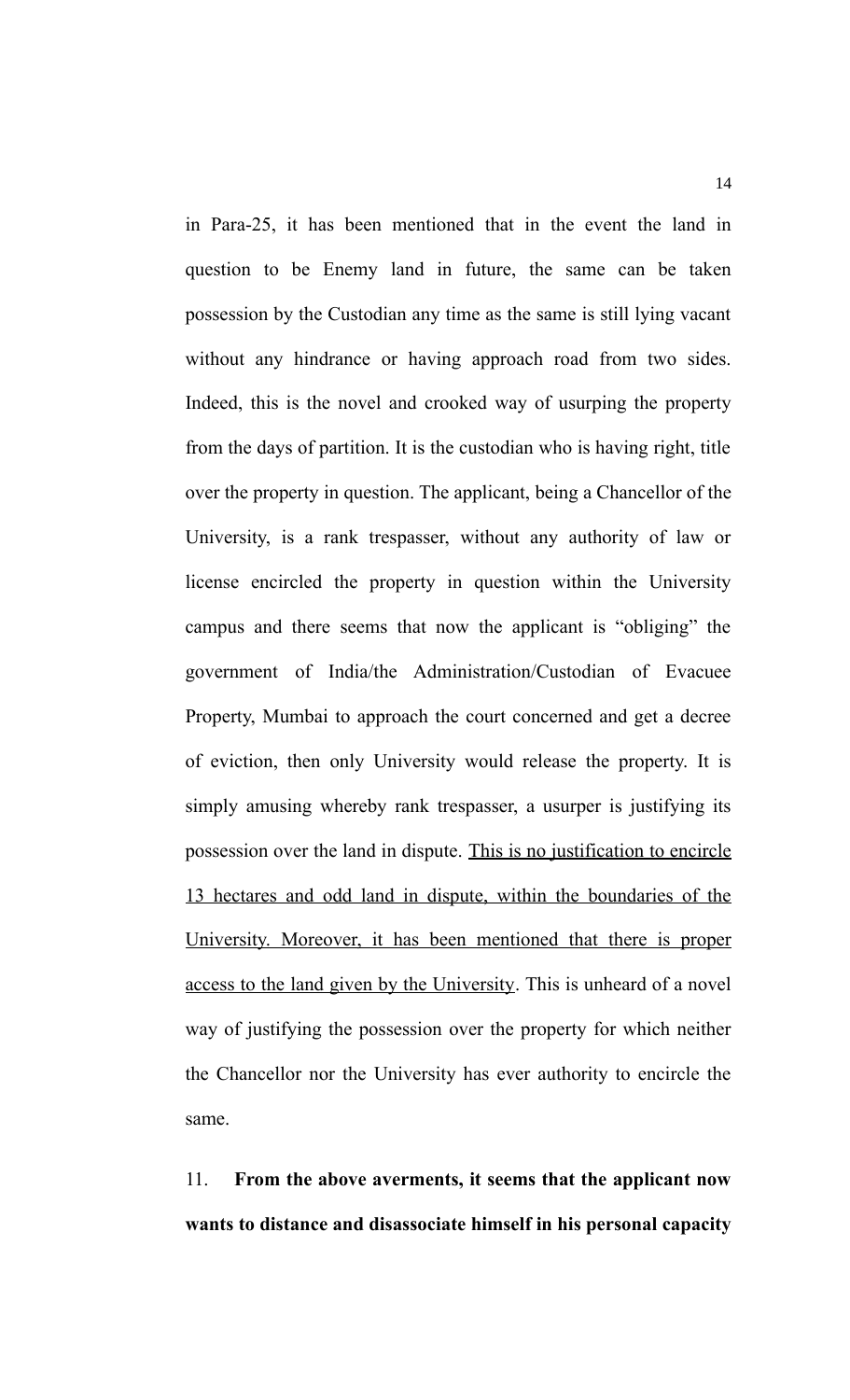**as well as the Chancellor of University over that land in question as well as Imamuddin Qureshi Trust. Under the circumstances, and relying upon his own averment/submissions, let the land in dispute be reverted to the Administrator, Evacuee Property or the District Magistrate, Rampur, being its representative.** 

12. The applicant in some way or the other, is trying to impress upon the Court that he is doing a pious duty to educate the youth by raising the University but while going through the entire case, this Court is puzzled to seek pious objective and motto to raise any educational institution and that too a dream University in the name of one of our ancestors, Mohammad Ali Jauhar University, in a trading smug manner.

13. Thus, if taking the above averments, submissions and the pleadings of the affidavits, it is well established that the applicant Mohd. Azam Khan was out and out for anyhow grab the property which is already earmarked as Enemy Property by exploiting his position as a Cabinet Minister. He has not having any semblance of any document which could even indicate a good title over the property in question. It is simply amusing and surprising that a Cabinet Minister is stooping down to take away the Enemy Property by applying all foul means and tricks and now trying to delink and disassociate himself from the property in dispute for the reason best known to him.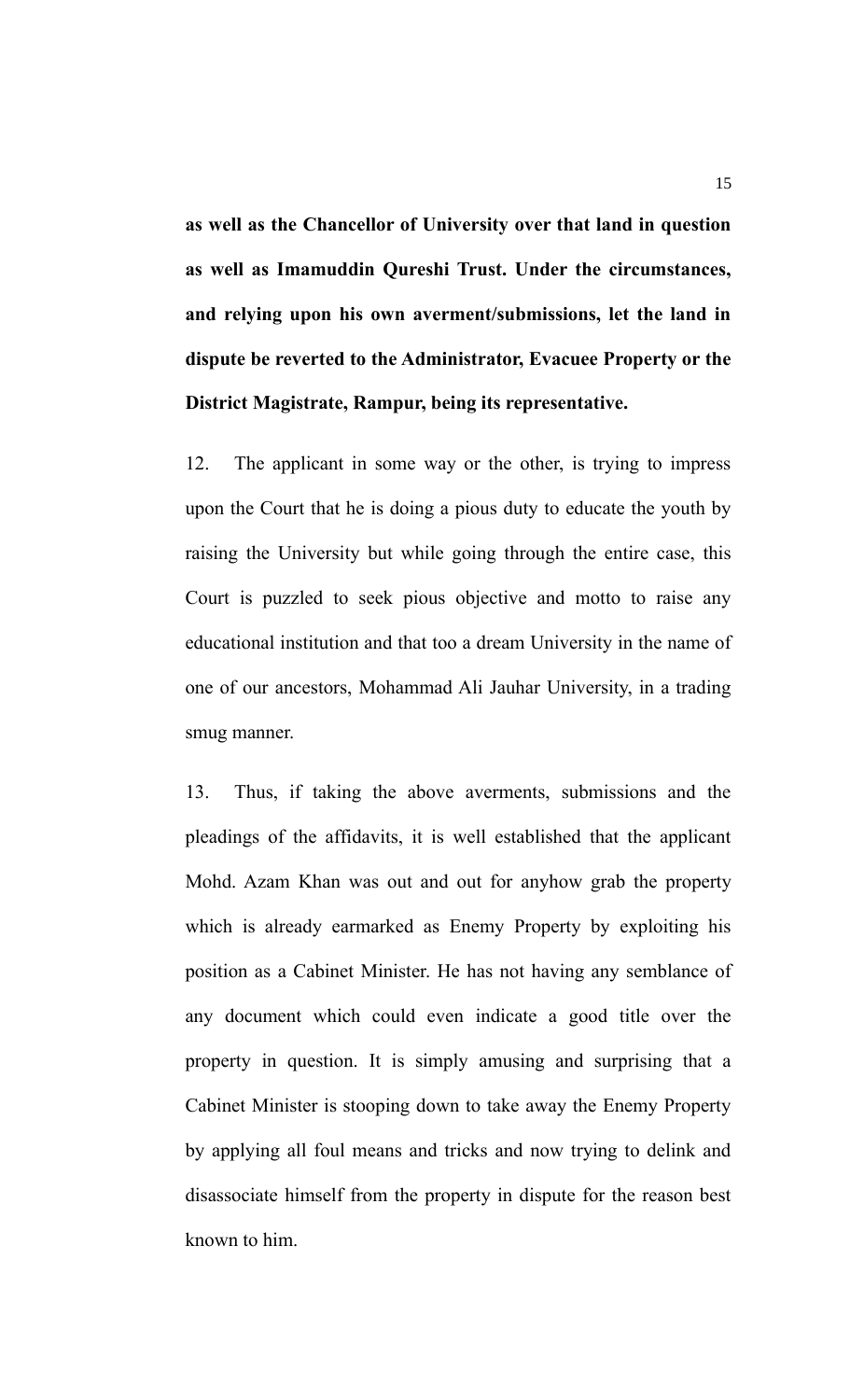From the aforesaid fact it is clear, that in order to achieve and thrive his dream project shook his hands with Sri Syed Waseem Rizvi, who has manufactured a sham and a parallel claim by Imamuddin Qureshi Waqf allegedly registered as Shia Central Waqf Board in the year 2003.

# **SUBMISSIONS ADVANCED BY LEARNED COUNSEL FOR THE STATE**

14. Per contra, Sri M.C. Chaturvedi, learned Additional Advocate General for the State and Sri Farman Ali Naqvi, learned Senior Advocate have spearheaded the submissions for the State of U.P. as well as for the informant. At the outset, attention of the Court has been drawn to the Section 36 and 37 of The Waqf Act, 1995 (Chapter -V), Registration of [AUQAF], which is quoted herein below :

#### *"36. Registration.—*

*[\(1\)](https://indiankanoon.org/doc/52384762/) Every [waqf], whether created before or after the commencement of this Act, shall be registered at the office of the Board.*

*[\(2\)](https://indiankanoon.org/doc/182719619/) Application for registration shall be made by the mutawalli:* 

*Provided that such applications may be [made by the wakf] or his descendants or a beneficiary of the [waqf] or any Muslim belonging to the sect to which the [waqf] belongs.*

*[\(3\)](https://indiankanoon.org/doc/75178239/) An application for registration shall be made in such form and manner and at such place as the Board may by regulation provide and shall contain following particulars:—*

*[\(a\)](https://indiankanoon.org/doc/89376260/) a description of the [waqf] properties sufficient for the identification thereof;*

*[\(b\)](https://indiankanoon.org/doc/15692325/) the gross annual income from such properties;*

*[\(c\)](https://indiankanoon.org/doc/41658191/) the amount of land revenue, cesses, rates and taxes annually payable in respect of the [waqf] properties;*

*[\(d\)](https://indiankanoon.org/doc/59379368/) an estimate of the expenses annually incurred in the realisation of the income of the [waqf] properties;*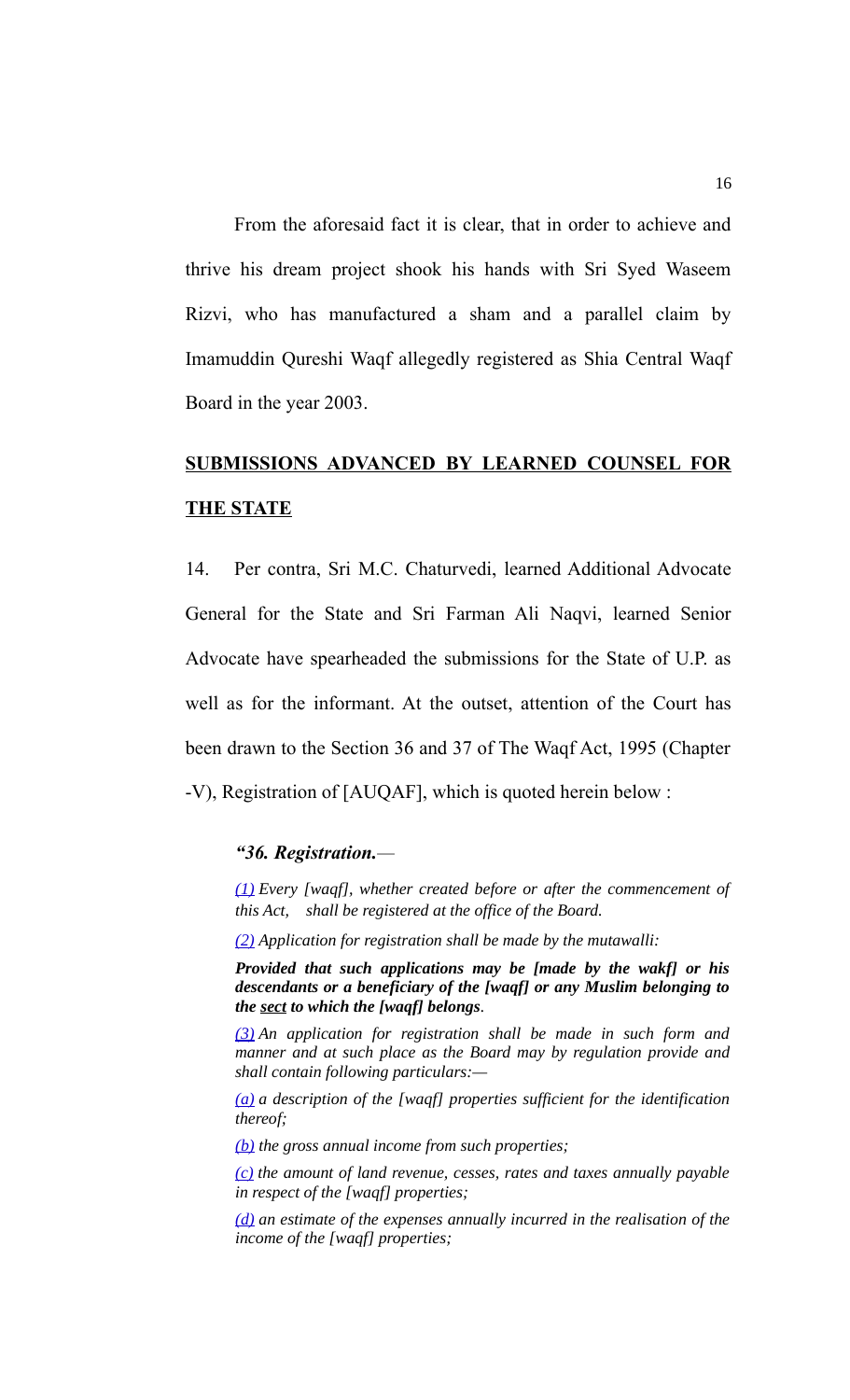*[\(e\)](https://indiankanoon.org/doc/74789967/) the amount set apart under the [waqf] for—*

*[\(i\)](https://indiankanoon.org/doc/64676895/) the salary of the mutawalli and allowances to the individuals;*

*[\(ii\)](https://indiankanoon.org/doc/161004784/) purely religious purposes;*

*[\(iii\)](https://indiankanoon.org/doc/170034745/) charitable purposes; and*

*[\(iv\)](https://indiankanoon.org/doc/198610488/) any other purposes;*

*[\(f\)](https://indiankanoon.org/doc/132418299/) any other particulars provided by the Board by regulations.*

*[\(4\)](https://indiankanoon.org/doc/124831300/) Every such application shall be accompanied by a copy of the [waqf] deed or if no such deed has been executed or a copy thereof cannot be obtained, shall contain full particulars, as far as they are known to the applicant, of the origin, nature and objects of the [waqf].*

*[\(5\)](https://indiankanoon.org/doc/83651875/) Every application made under sub-section (2) shall be signed and verified by the applicant in the manner provided in the Code of Civil Procedure, 1908 (5 of 1908) for the signing and verification of pleadings.*

*[\(6\)](https://indiankanoon.org/doc/129967250/) The Board may require the applicant to supply any further particulars or information that it may consider necessary.*

*[\(7\)](https://indiankanoon.org/doc/187249693/) On receipt of an application for registration, the Board may, before the registration of the [waqf] make such inquiries as it thinks fit in respect of the genuineness and validity of the application and correctness of any particulars therein and when the application is made by any person other than the person administering the [waqf] property, the Board shall, before registering the [waqf], give notice of the application to the person administering the [waqf] property and shall hear him if he desires to be heard.*

*[\(8\)](https://indiankanoon.org/doc/92490615/) In the case of [auqaf] created before the commencement of this Act, every application for registration shall be made, within three months from such commencement and in the case of [auqaf] created after such commencement, within three months from the date of the creation of the [waqf]:* 

*Provided that where there is no board at the time of creation of a [waqf], such application will be made within three months from the date of establishment of the Board.*

*37. Register of [auqaf].—The Board shall maintain a register of [auqaf] which shall contain in respect of each [waqf] copies of the [waqf] deeds, when available and the following particulars, namely:—*

*[\(a\)](https://indiankanoon.org/doc/166901388/) the class of the [waqf];*

*[\(b\)](https://indiankanoon.org/doc/162031958/) the name of the mutawalli;*

*[\(c\)](https://indiankanoon.org/doc/144280976/) the rule of succession to the office of mutawalli under the [waqf] deed or by custom or by usage;*

*[\(d\)](https://indiankanoon.org/doc/55368182/) particulars of all [waqf] properties and all title deeds and documents relating thereto;*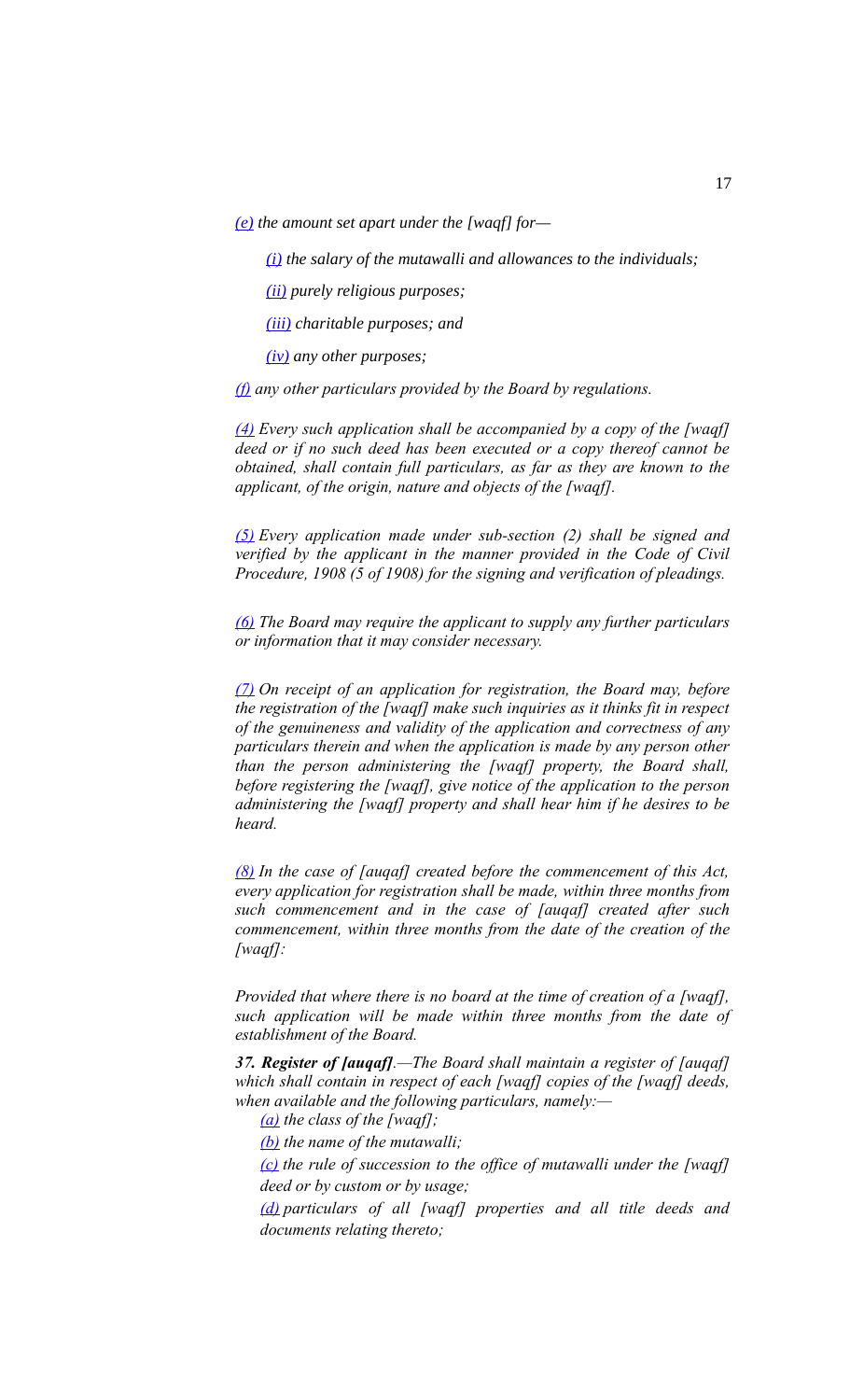*[\(e\)](https://indiankanoon.org/doc/105945272/) particulars of the scheme of administration and the scheme of expenditure at the time of registration;*

[\(f\)](https://indiankanoon.org/doc/185643863/) *such other particulars as may be provided by regulations.*

 *(2) The Board shall forward the details of the properties entered in the register of auqaf to the concerned land record office having jurisdiction of the waqf property.]*

*[(3) On receipt of the details as mentioned in sub-section (2), the land record office shall, according to established procedure, either make necessary entries in the land record or communicate, within a period of six months from the date of registration of waqf property under section 36, its objections to the Board.]*

15. Sri Chaturvedi, learned Additional Advocate General at the outset has drawn attention of the Court to the Proviso to Section 36(2) of the Waqf Act by making a mention that the registration shall be made by mutwalli provided that such application may be made by the waqf board or his descendants or a beneficiary of the waqf or any Muslim belonging to the 'SECT' to which waqf belongs. Thus, it has been argued that the property once owned by Imamuddin Qureshi admittedly a person belonging to 'Sunni Sect' of the Muslims community, now, it is the applicant who has to explain as to how and under what circumstances he managed to get the same registered in U.P. Shia Central Waqf Board, when its alleged settler was Sunni.

16. It is canvassed by learned Additional Advocate General that the original waqf deed by the alleged settler of Imamuddin Qureshi was never made available while making its registration which is mandatory. It is further contended that as mentioned above that for registration of document has to be routed through by the mutwalli of the Waqf. The mutwalli 'Masood Khan' of this Waqf was appointed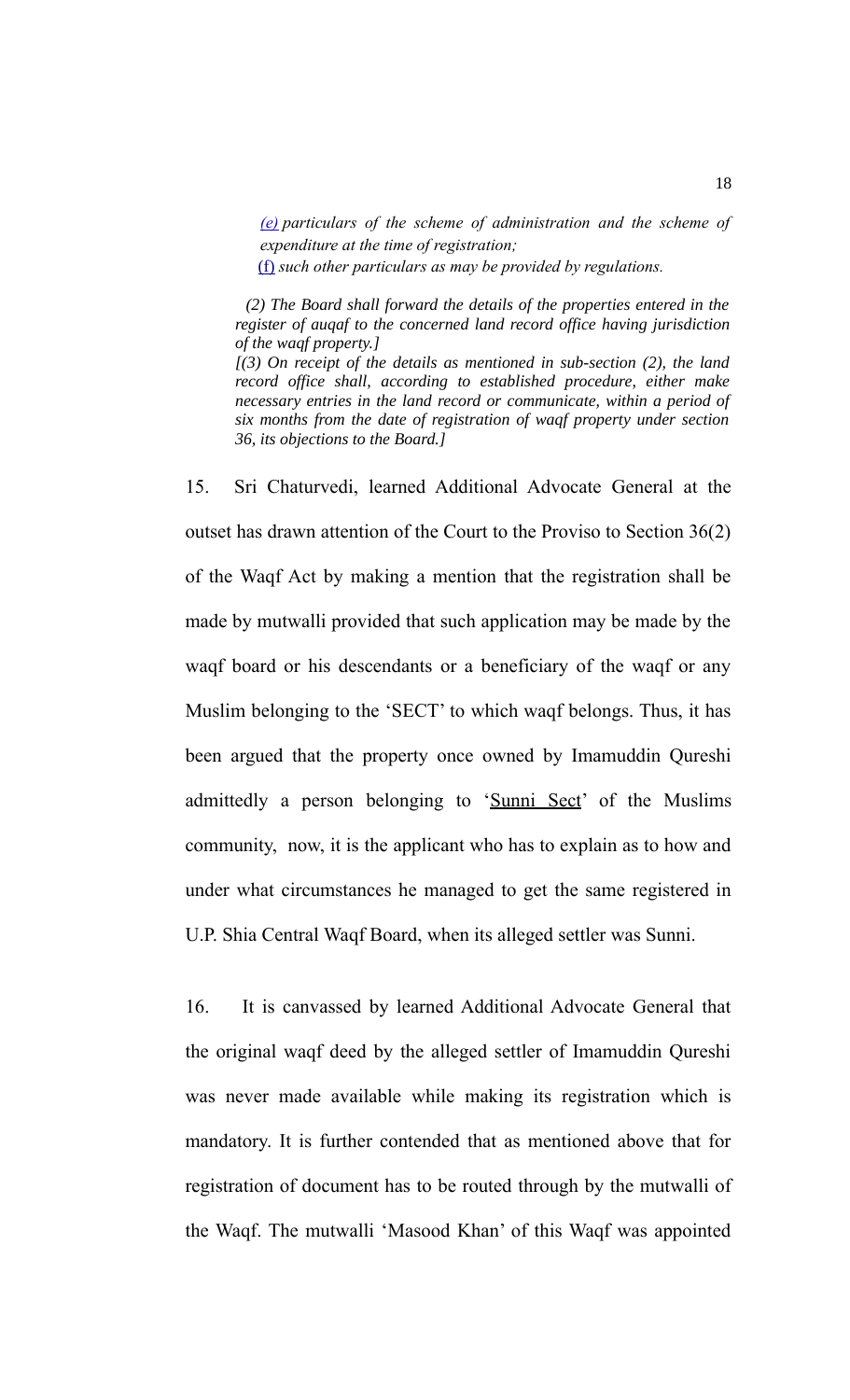on 20.3.2015. Thus, this is an apparent anomaly, wherein a mutwalli is being appointed in the year 2015 and the aforesaid waqf has already been registered in the year 2003. In addition to this it is argued that the creation of waqf and the migration of its Waqif of that Waqf in question to Pakistan, does not grant any right to anyone to usurp the waqf property or for that matter of fact, an enemy property. Said action with regard to either status of waqf or the status of evacuee property has to be decided by the authorities concerned of the respective departments in accordance with law and no other person whosoever the higher authority may be utilize or use his position to manipulate government record. It is urged that the person of a rank of Cabinet Minister of the Govt. of U.P. i.e. the applicant, has got a greater responsibility to act in a more sensible, responsible and diligent way, which is not expected from a person of his stature. It is just for his personal gain to fulfill his dream in the shape of University. Moreover, taking to be true on the face value, that the waqf was created in 1943 remained abandoned uptil 2003, that is to say about 70 years, and all of a sudden a rank stranger Masood Khan, stooge of the applicant, sought appointment as mutwalli, woke up from slumber and got the appointment on the basis of an application dated 16.3.2015. The appointment of mutwalli in the year 2015 is simply an eye-wash and just within one day without holding any inquiry about him he was appointed as mutwalli just to serve the aim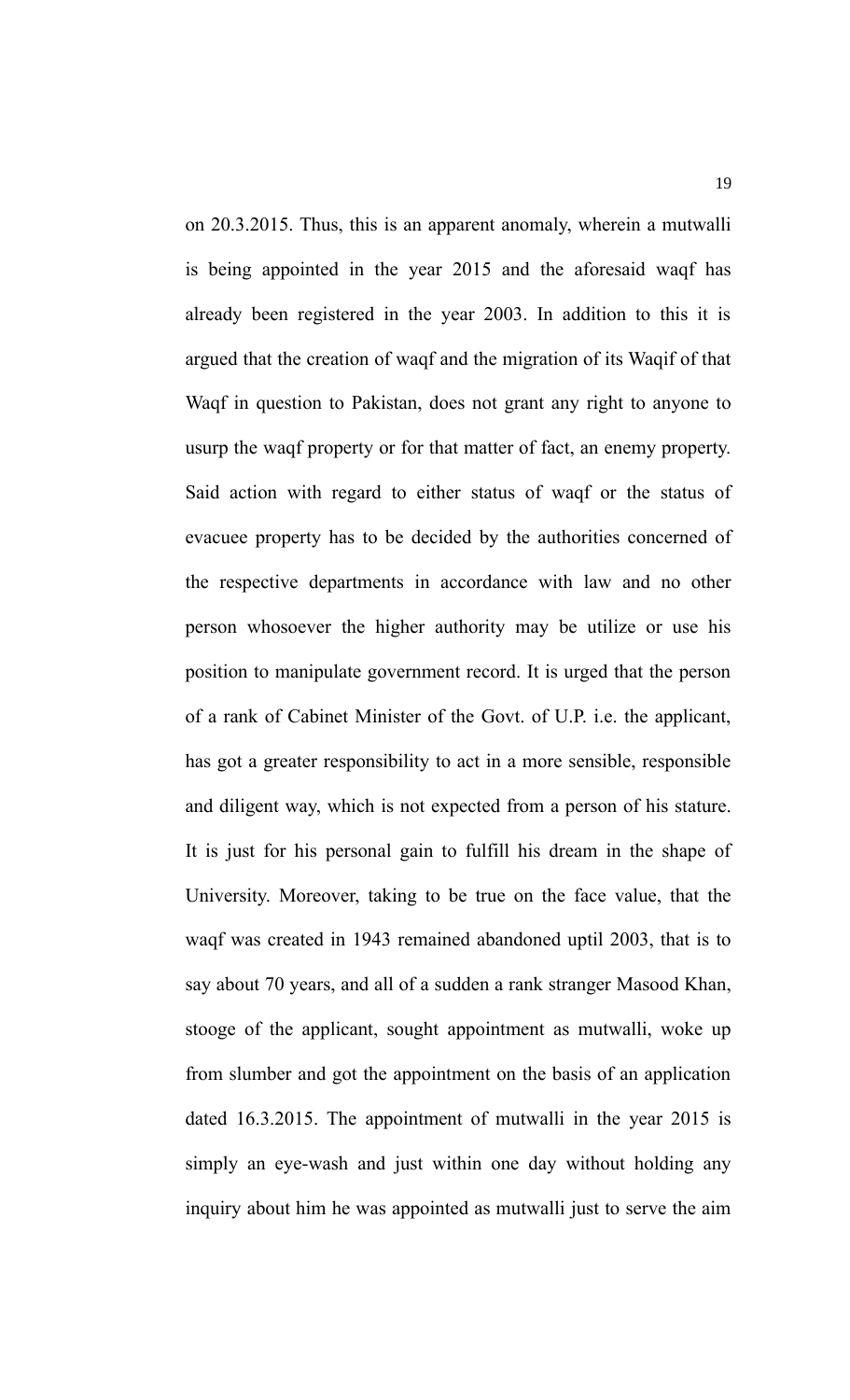and objective of his master i.e. Mohd. Azam Khan, a cabinet minister.

17. It is further submitted by learned counsel for the State that as per revenue record of 1359 Fasli is shown as a land in dispute in the name of "Waqif Imamuddin Qureshi" with a remark that the land in dispute is under the management of "Custodian" and since then the status of property in question remained as such.

18. Sri S.F.A. Naqvi, learned counsel further pointed certain glaring abnormalities which touches the core issue that, when the waqf property has been declared as a evacuee property then aforesaid correspondences were made to the competent authorities to bring disputed plots within the area of so called Waqf of Imamuddin Qureshi. All the issues raised by Sri Naqvi has already been pointed out by Sri MC Chaturvedi, learned AAG and it would be simply reiteration of the arguments.

19. All the acts, referred to above, were maneuvered and conducted in a well planned and settled way, just to grab the disputed property by creating a 'sham and parallel dispute' regarding the title and ownership of the Enemy property left by Imamuddin Qureshi from the year 2003 itself. Audacity of the officers, who were dancing to the tunes of the then Cabinet Minister Mohammad Azam Khan, started playing unnaturally by appointing a *Mutwalli* of the Waqf in question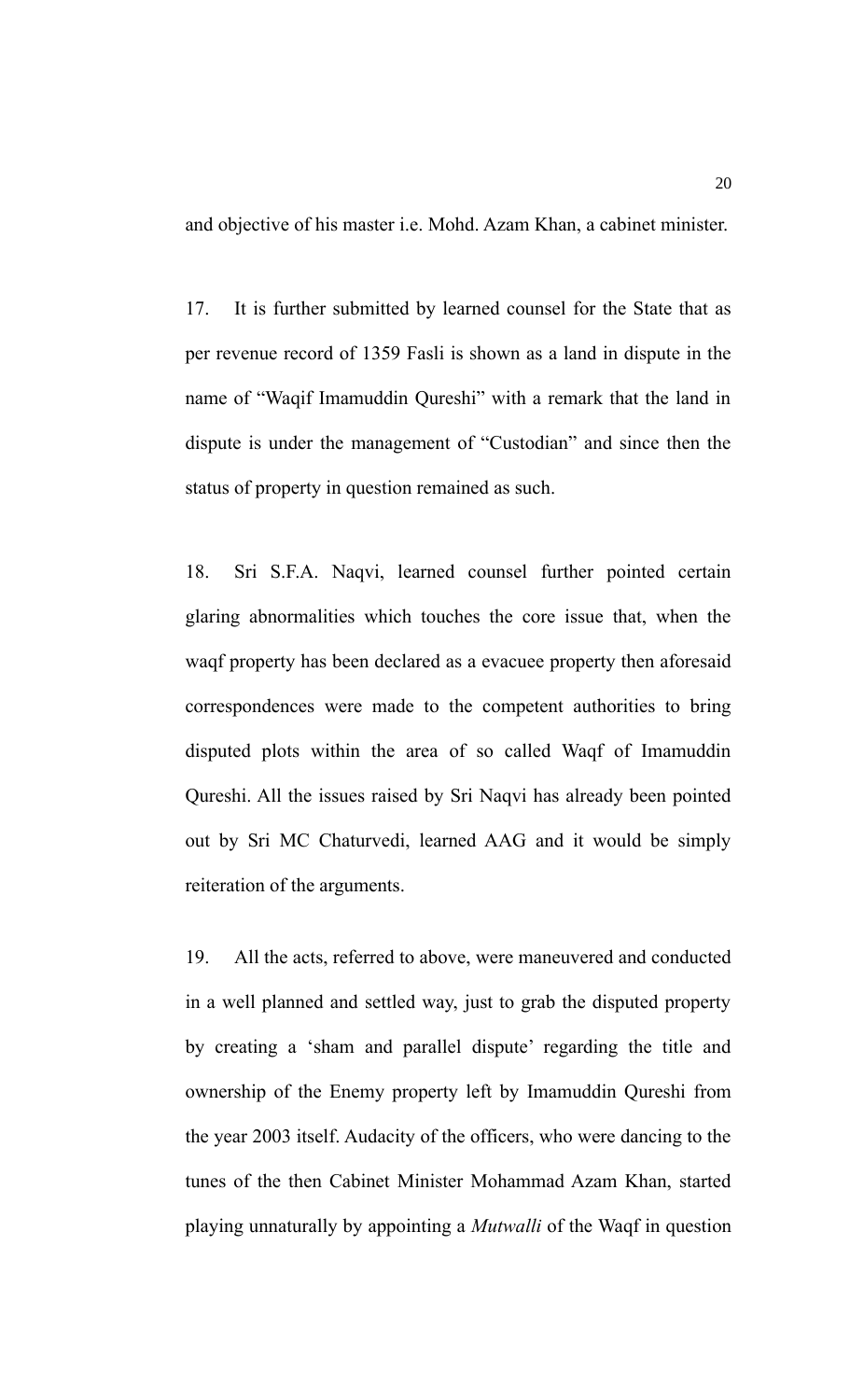vide its resolution dated 17.3.2015. Even in the year 2015, again a representation was made by the *Mutwalli* before the District Magistrate/Additional Survey Commissioner of Waqf, Rampur for carrying out necessary correction in the name of Waqf in the relevant revenue record. In response to the same, the Additional District Magistrate/Additional Survey Commissioner Waqf, Rampur vide letter dated 15.4.2015 informed that the property in dispute, measuring 13.842 hectares and 2 biswas, has been declared as 'enemy property' vide notification dated 18.7.2006, out of which 9.111 hectares of the land has been leased out to the Border Security Force, remaining land has been recorded as Chak Road Naveen Parti and in the name of other persons. Thus the land in issue, for the purposes of this bail application, is land admeasuring area 13.842 hectare over Gata No.45 surrounded by University from three sides and there is approach road for the fourth side at village Singhan Khera.

20. After miserably failing to establish any good title or its genuine source over the property in dispute i.e. 13.842 hectares Village Singhan Khera, Sadar, Rampur, as a last resort, learned counsel for the applicant has floated a legal fantasy in order to snatch the property and staking claim over the said land by a legal fantasy and fiction by making a mention that the property surrendered in the name of religion "ONCE A WAQF PROPERTY IS ALWAYS A WAQF PROPERTY" as an ultimate weapon. It has been mentioned that way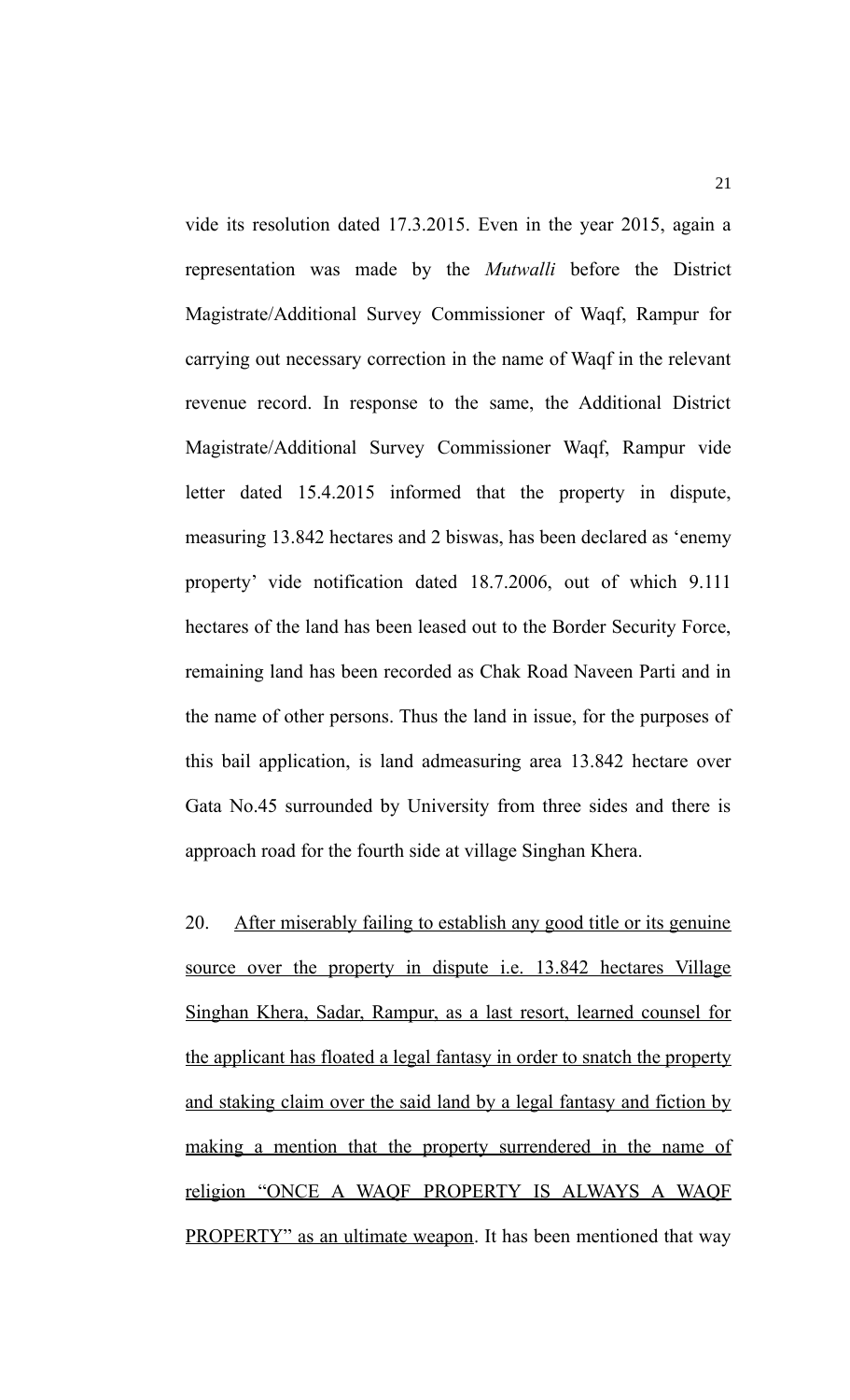back in the year 1943 when the settler has himself created Imamuddin Waqf toards the said property since then the said property belongs to Almighty "Allah" and thus it cannot be declared as Enemy Property, despite of the fact that its waqif/settler has already been migrated to Pakistan and relinquished the citizenship of India.

21. It is further alleged that the applicant cleverly tailored a sham and a parallel claim against custodian of Enemy Property left by excitizen of India who migrated to Pakistan. Of late, getting the said Imamuddin Qureshi Waqf registered under U.P. Shia Central Waqf Board over the land in question the applicant Azam Khan, at a relevant point of time i.e. 2003, crookedly and deceitfully, created a parallel religious body in the name of Imamuddin Qureshi Waqf in connivance of the said Syed Waseem Rizvi, to stake claim over the property in question vis-a-vis Administrator, Enemy Property, Mumbai, who was managing the same and finds place its name since the days of partition. This is a naked attempt of misusing the power and his position by the applicant as a cabinet minister who wants that let these bodies may fight for their respective claim over the property in dispute and taking the advantage of their "shadow fighting" he would enjoy the land in question, without any authority of law.

At this juncture, Sri S.F.A. Naqvi, learned counsel has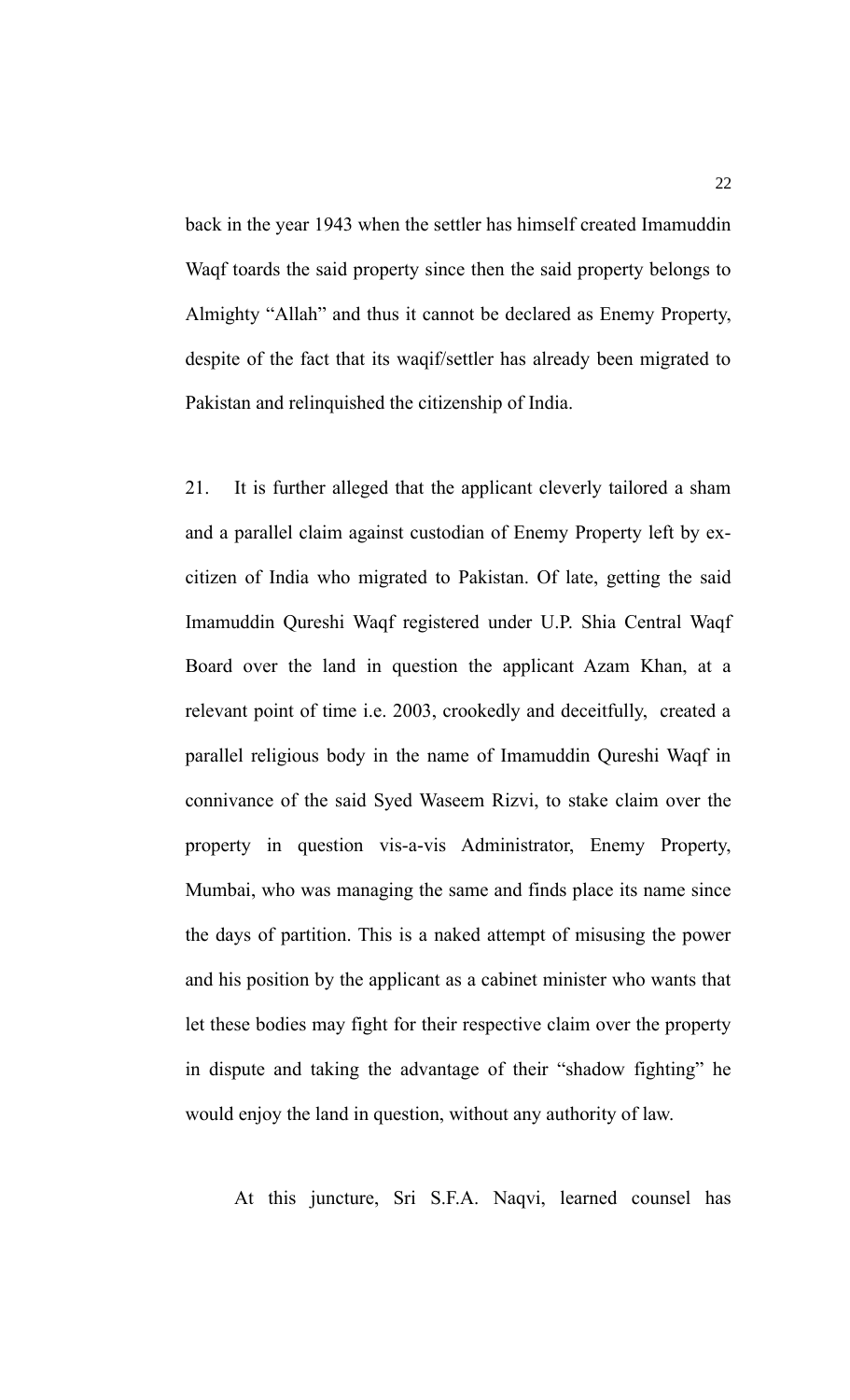advanced his submission by making a mention that applicant was working in twin capacity, as a Chancellor of the University as well as a Cabinet Minister of the State Government. There is clear cut case of 'conflict of interest' whereby in order to fulfill his dream project he has compromised his position as a Cabinet Minister and now is distancing and disassociating himself from the land in question as well as from the Imamuddin Qureshi Waqf as well as its registration process.

**22. As mentioned above, Sri Imran Ullah in no uncertain terms has admitted the very fact that Maulana Ali Jauhar Trust or the University has got no title even for the namesake over the property in dispute. He admits that the University as well as Trust without any title or authority but by virtue of fact that the University has purchased the adjacent lands, unauthorizedly encircled its right over the property in dispute. Neither any authority nor the custodian of the enemy property has ever allotted any property in question in favour of University except in the year 2006, a lease was granted, though within a month of its issuance, withdrawn by the custodian/administrator. As mentioned above this is a novel way to trespass/usurp the land and use it for the purposes of University.**

23. This Court is delighted to refer that **the consensus of the**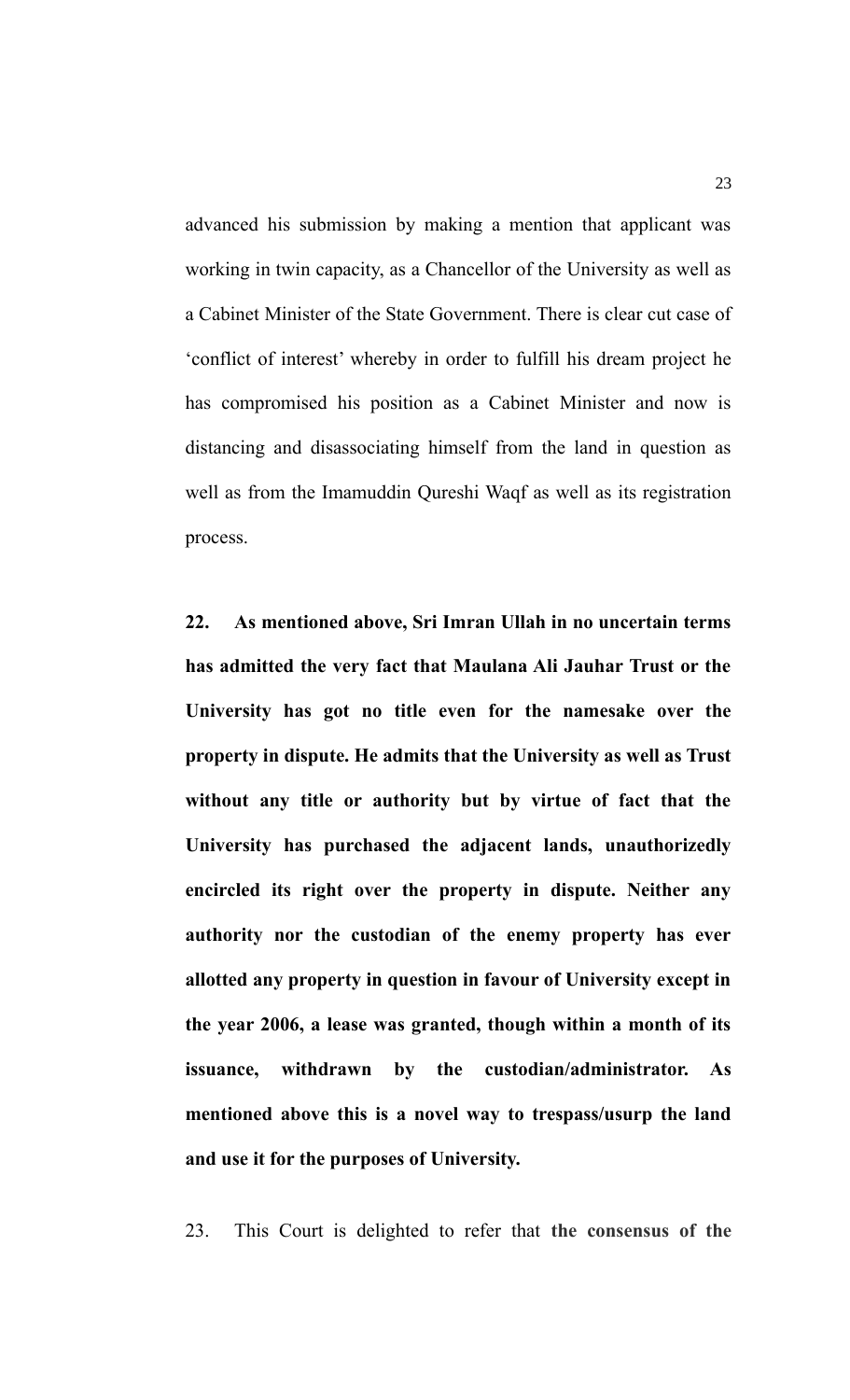**Muslims, Allaah says (interpretation of the meaning)** that *Ghasb (to seize something wrongfully)* is *Haraam*, and according to *Fiqh* terminology, taking the property of others wrongfully, is *Haraam*.

Furthermore, **the Prophet (peace and blessings of Allaah be upon him) said: "Whoever seizes a handspan of land unlawfully, will surround him to the depth of seven earths."**

Therefore, the perception that *"once waqf property is always waqf property, it vests in Almighty and the same cannot be declared as enemy property, merely on the ground that Waqif/settler has migrated to Pakistan after partition"*, is completely misconceived according to the Muslim dogma itself.

24. Interestingly, in paragraph 29 of the affidavit of bail application the applicant Mohammad Azam Khan has contended that Mohammad Ali Jauhar University, at no point of time, has got any concern with regard to alleged dispute regarding title over the land in dispute between the Shia Central Waqf Board on one hand and the Custodian of the Enemy Property on the other hand. An automatic question cropped up to be answered by the applicant, as to who is the *Mutwalli* of the Trust and when he was appointed? From where and which source the applicant is staking his claim over the disputed property? It is also true that the legality, veracity, validity and the authenticity of the said trust i.e. Trust Imamuddin, which was allegedly registered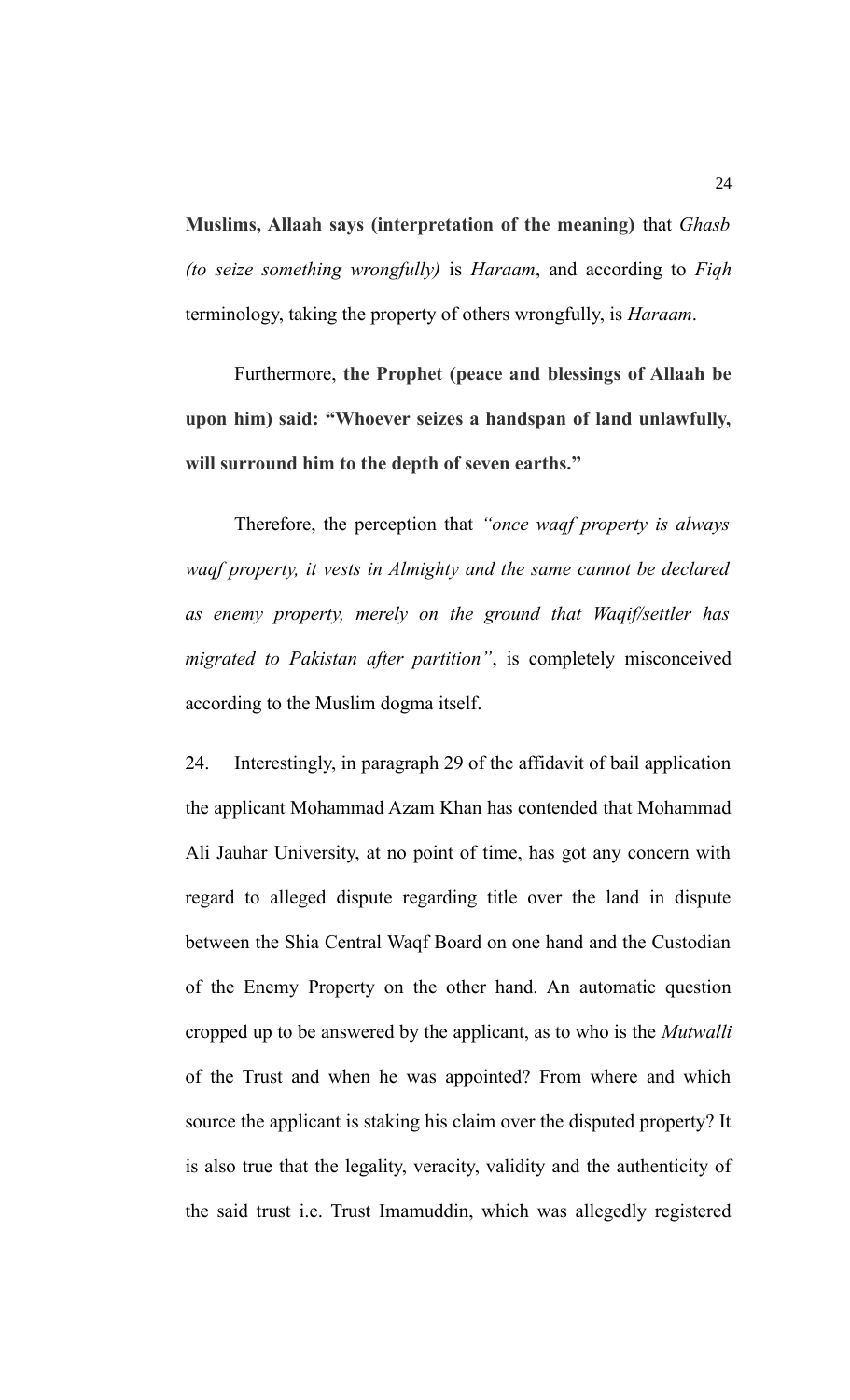with U.P. Shia Central Waqf Board in the year 2003 has not been unseated by any Court of law. Playing on the anomalous situation, the applicant being main author of the said University, encircled the property-in-question, in the University campus. Maulana Ali Jauhar Trust/University has to explain the source and their good title of the land from which they acquired and encircled it within the precinct of the University?

25. In paragraph 37 of the affidavit of bail application, it has been mentioned that the Waqf deed dated 23.8.1943 as well as the entries made in the Waqf Board's register, still hold good and has not been challenged before any of the competent authority/court of law/ tribunal, neither the same has been declared as null and void till date. There is no order of any Tribunal/Court of competent authority whereby the Waqf deed dated 23.8.1943 has been termed as forged or invalid or void document. It is alleged that during the investigation, the authenticity, veracity and validity of the said deed was questioned and unanimously has been declared as a forged document. There is no handwriting expert opinion before any court of law/competent authority/tribunal by which the aforesaid Waqf deed as well as the entries made in the Waqf Board register in the year 2003, was declared as forged and fabricated.

26. On that other hand, it has been contended by learned counsel for the applicant that apart from these factual issues, the applicant is a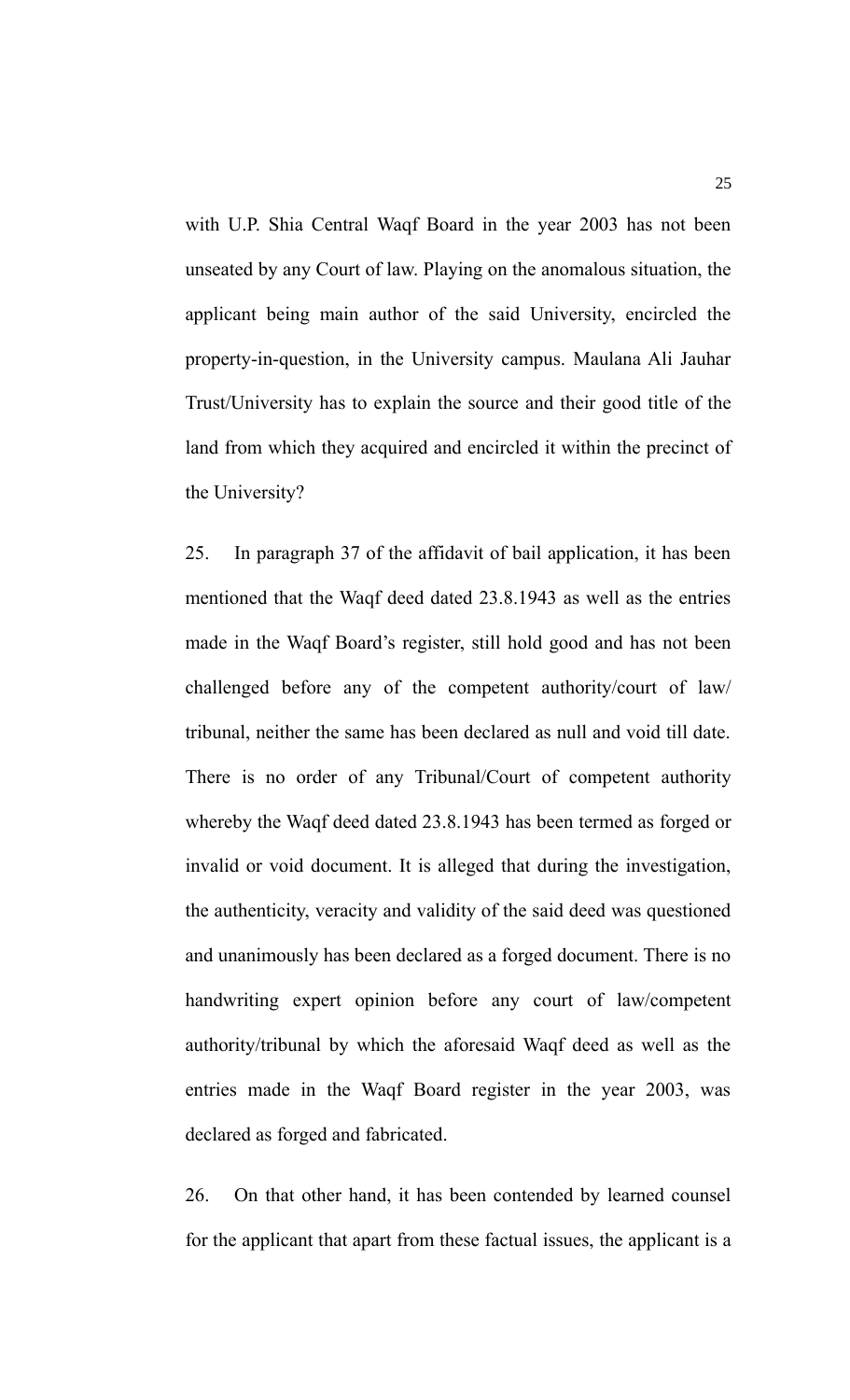septuagenarian, suffering from various old age related serious ailments, was recently critically ill and was admitted in a hospital, who anyhow could save his life, but still in a pathetic health condition. He is a law abiding citizen and has been targeted by different rival political parties, the sky has fallen on him on account of political vendetta.

27. Per contra, Sri Syed Farman Ahmad Naqvi, learned Senior Advocate and other counsels appearing for opposite parties have filed their respective written arguments, by which they have refuted the submissions advanced by the defence tooth and nail by hammering the authenticity and legality of alleged Waqf Deed constituted by Imamuddin Qureshi. In para-4 of the counter affidavit filed by Devendra Kumar, S.I., P.S.-Azeemnagar, District -Rampur, it is mentioned that vide notification No.12/02/65 dated 18.12.1977 SO No. 5511 and in the revenue record, name of Imamuddin Qureshi was recorded with possession as custodian since 1359 *Fasli*. It is alleged that the applicants named above, for the purposes of attaining their objective and fulfill their dream project "Mohammad Ali Jauhar University" with only design to usurp the landed property admeasuring area 13.842 hectare over 45 *Gata*. Mohd. Azam Khan, the applicant was having an evil eye over this land from very inception and he wanted to grab the property by any means, by hook or crook. In order to achieve his target and to oblige the applicant who at the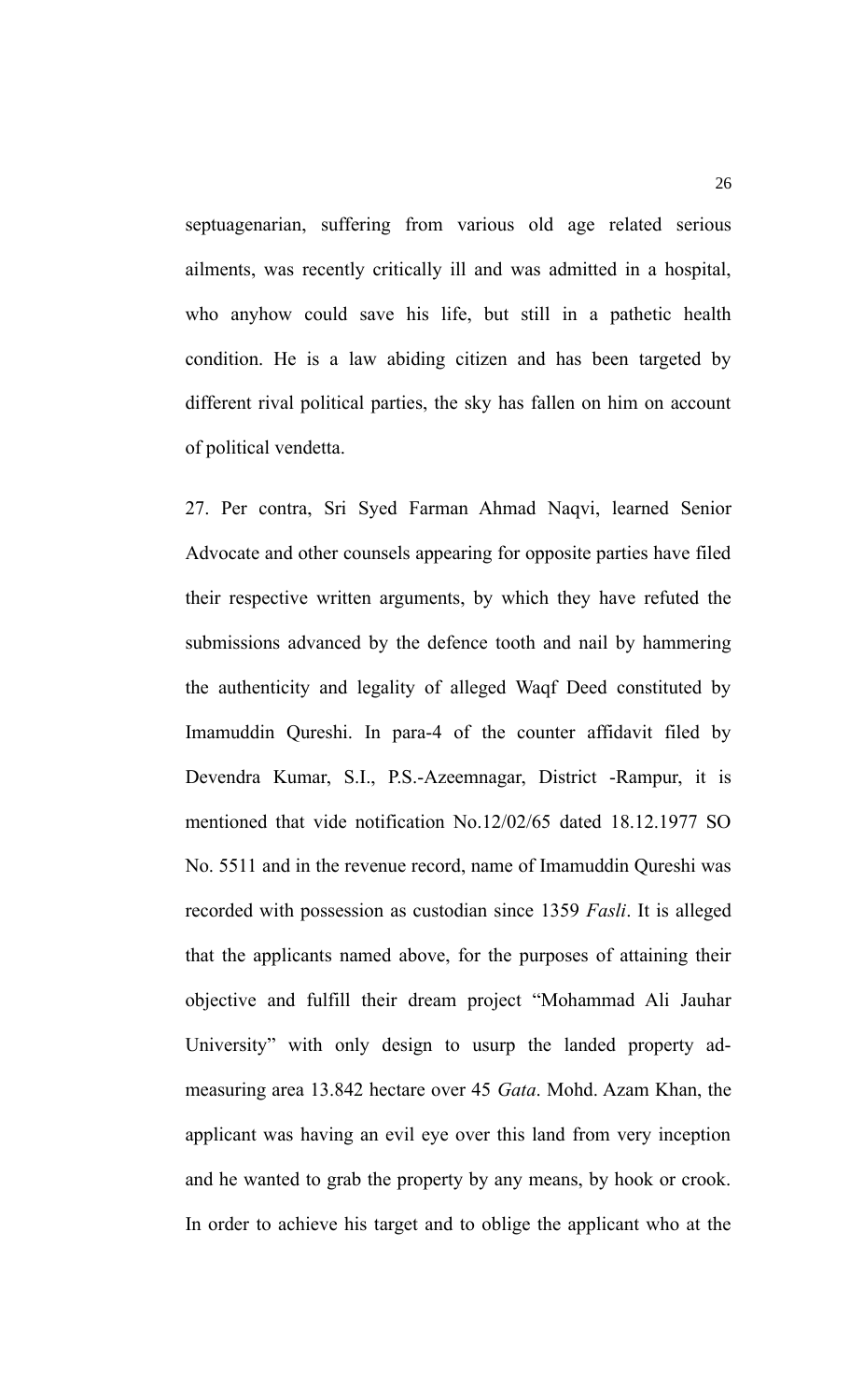relevant point of time was powerful Minister of Urban Planning & Development, has colluded with Mr. Syed Wasim Rizvi, the then Chairman of Shia Central Waqf Board. The applicant and Sri Syed Wasim Rizvi exerted pressure upon the concerned officials/officers after getting a green signal from the higher ministry and the Chairman of Waqf Board, the junior officers started dancing to their tunes. It has been argued by Sri Syed Farman Ahmad Naqvi, learned Senior Counsel that it was an intentional creation of a dispute of title of the land in dispute by Shia Central Waqf Board by creating a parallel claim over the land. Admittedly after the enactment of Evacuee Property Act, 1950, the property left by a Muslim gentleman, who surrenders the citizenship of India and migrated to Pakistan, his property by legal implication would be turned into Enemy/Evacuee Property and the same is being administered by the provisions of the Administration of Evacuee Property Act, 1950. Learned Senior Counsel in no uncertain terms, in his submissions, has blasted the very genesis of alleged Waqf Deed of Imamuddin Qureshi settled by him in 1943, over which the entire castle of argument was raised by Sri Imran Ullah, learned counsel for the applicant, who tried to justify the alleged possession of the landed property in dispute by the applicant. In paras 5, 6 and 7 of the counter affidavit filed on behalf of State, it has been mentioned that the alleged 'Waqf Deed' of 1943, whose settler was Mr. Imamuddin Qureshi dated 23.6.1943, the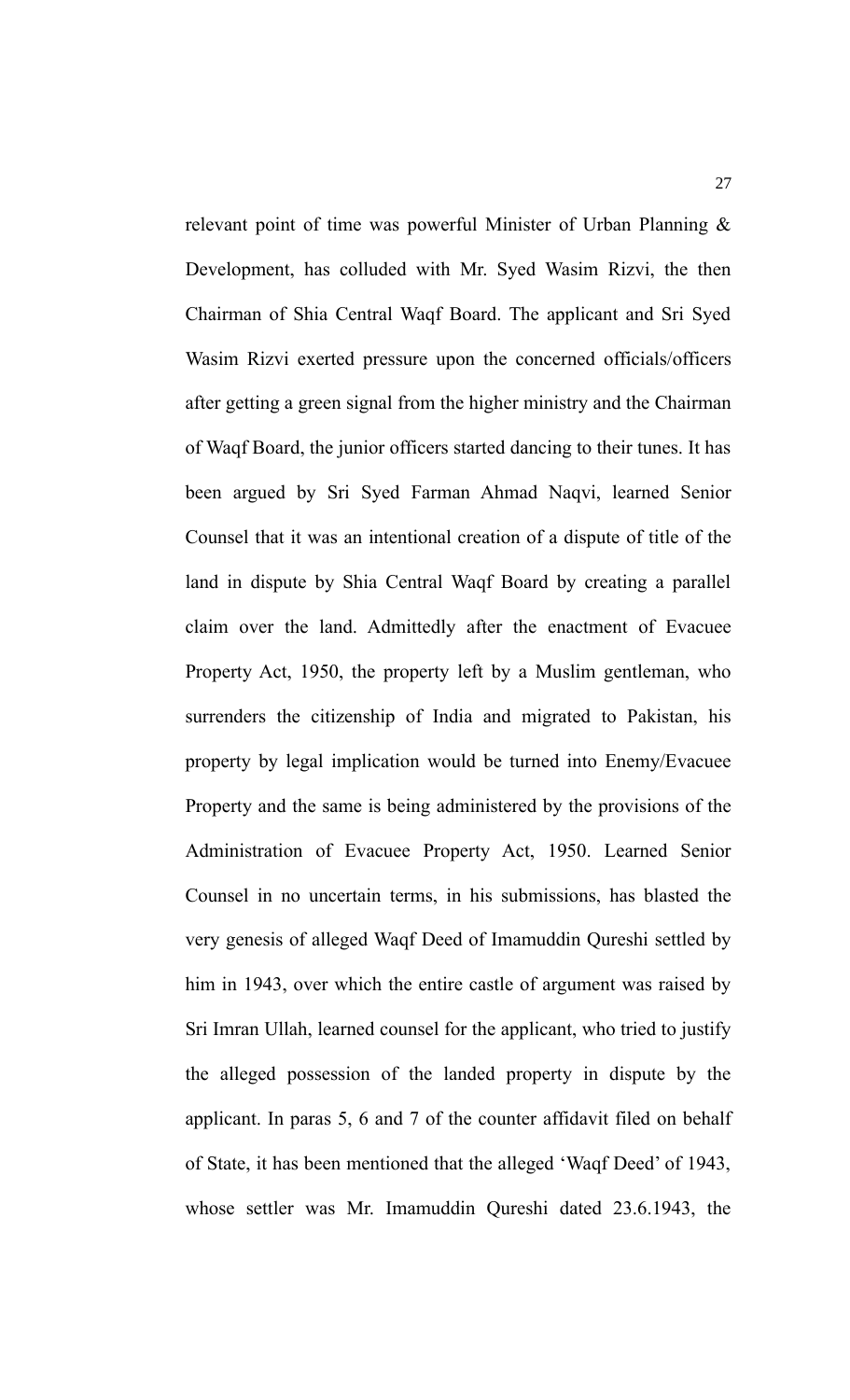address is shown as "Imamuddin Qureshi son of Badrauddin, Sakin Asharfabad Deendayal Road, Lucknow". It was pointed out that at that relevant point of time i.e. in year 1943 there was no road in existence, namely, 'Deen Dayal Road, Lucknow' and on this it was indicated by learned counsel for the opposite party, that this itself clearly indicates that the deed-in-question is, *per se,* a tissue of utter falsehood, a frivolous document and forgery committed on the record. In addition to this, number of other falsity over the alleged deed were pointed out. The Court does not wish to express its opinion about the authenticity and legality of above deed in question either ways at this juncture of adjudicating the bail application.

28. In para-15 of the counter affidavit it has been mentioned that the applicant was bent upon to fulfill his dream project in the name and style of "Mohammad Ali Jauhar University" made all efforts to illegally use of 'Enemy Property' of *Gata* No.45 having area 13.842 hectare, just to extend the boundary of Jauhar University with the help of the Shia Central Waqf Board, Lucknow and with their collusion the Photostat of the forged document of Waqf Deed of 1943 and got it registered without producing its original record, and thereafter, exerting his influence he got appointed his close associate, Masood Khan as a *Mutwalli* of aforesaid Waqfs. Sri Syed Farman Ahmad Naqvi, learned counsel for opposite party strenuously argued that this is a naked and blanket effort of misuse of power and position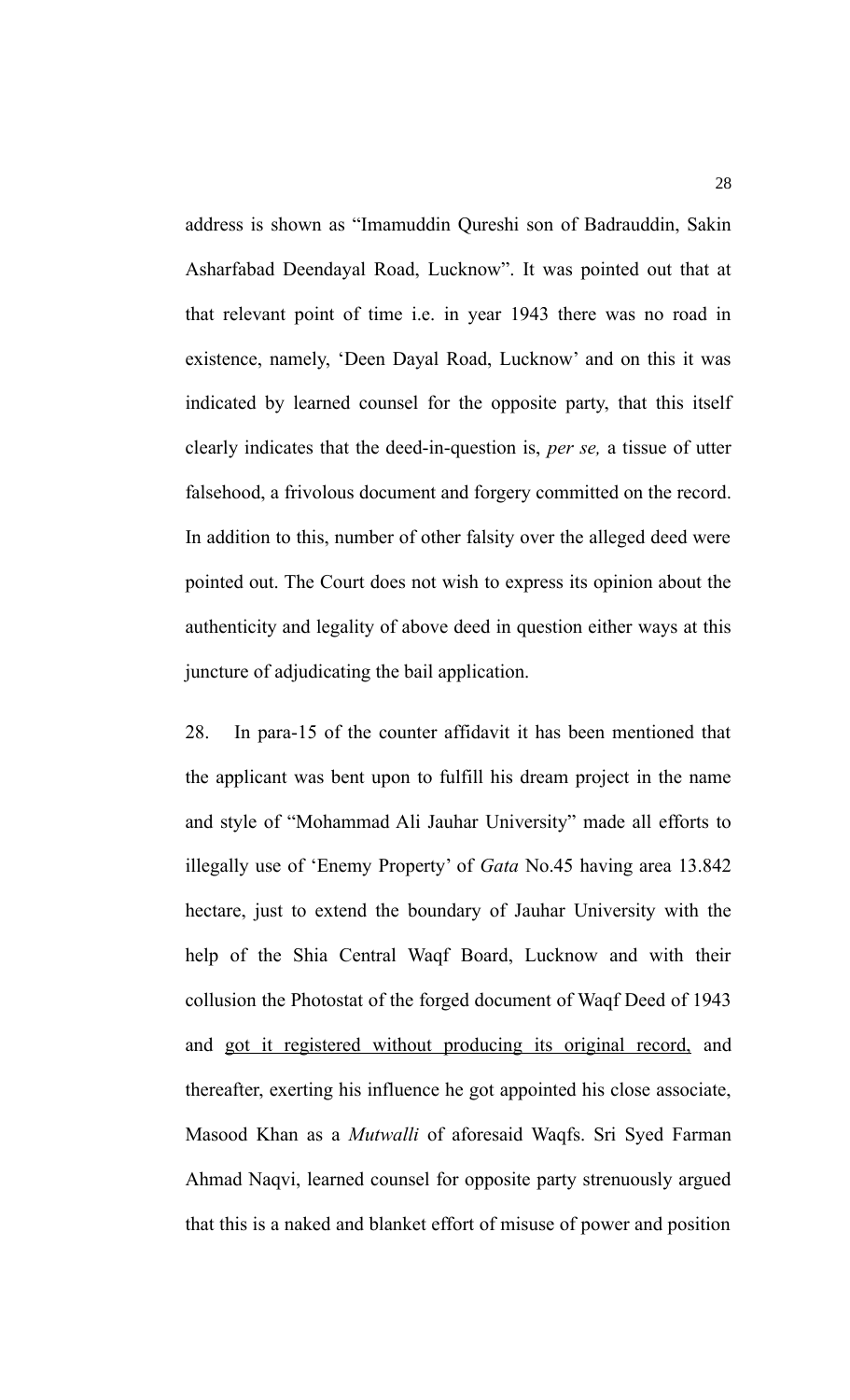just to create an unwarranted controversy by inserting and branding the land in dispute Gata No.45 having total area 13.842 hectare as a Waqf property. For this, as mentioned above, it was argued that the applicant cleverly used the old dictum of Muslim Personal Law *"once a property of Waqf, is always the property of Waqf"*. It is further contended by learned Senior Counsel that creation of this Waqf and its registration is nothing a camouflage and hoaks by the applicant, just to create a parallel claim with regard to an 'Enemy Property' and thereafter snatched the property for its own purpose.

29. Interestingly, it is also evident that after creating this parallel claim or rather disputing the title over the property. Till date the ownership and the title over the property has not been judicially acknowledged by any competent court of law. Taking advantage of this void, there rises a million dollar question as to who and under what circumstances the property in question was encircled within the boundary of Mohammad Ali Jauhar University.

#### **LEGAL DISCUSSION**

30. After hearing the rival submissions at length to the satisfaction of respective counsels, the Court has to adjudicate the allegations and the material collected during investigation to substantiate those allegations and the defence.

31. Sri M.C. Chaturvedi, learned AAG has relied upon the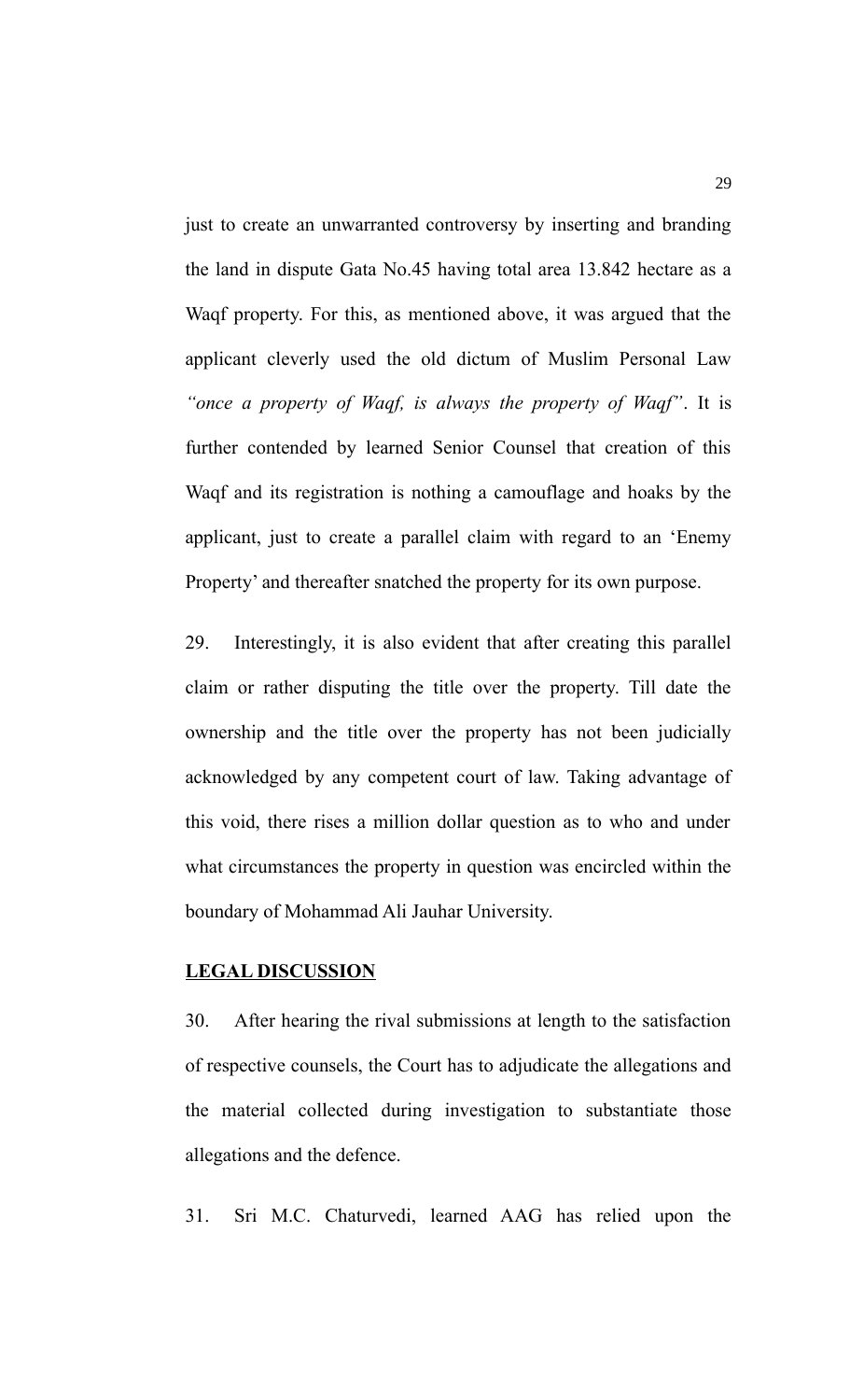#### judgement of Hon'ble Apex Court in the case of **Naveen Singh vs**

#### **State of U.P. 2021 6 SCC 191**.

*"12.3. However, the High Court has not at all considered that the accused is charged for the offences under [Sections](https://indiankanoon.org/doc/1436241/) [420,](https://indiankanoon.org/doc/1436241/) [467,](https://indiankanoon.org/doc/1985627/) [468,](https://indiankanoon.org/doc/556166/) [471,](https://indiankanoon.org/doc/1466184/) [120B](https://indiankanoon.org/doc/1128948/) [IPC](https://indiankanoon.org/doc/1569253/) and the maximum punishment for offence under [Section 467I](https://indiankanoon.org/doc/1985627/)PC is 10 years and fine/imprisonment for life and even for the offence under [Section 471](https://indiankanoon.org/doc/1466184/) IPC the similar punishment. Apart from that forging and/or manipulating the court record and getting benefit of such forged/manipulated court record is a very serious offence. If the Court record is manipulated and/or forged, it will hamper the administration of justice. Forging/manipulating the Court record and taking the benefit of the same stands on altogether a different footing than forging/manipulating other documents between two individuals. Therefore, the High Court ought to have been more cautious/serious in granting the bail to a person who is alleged to have forged/manipulated the court record and taken the benefit of such manipulated and forged court record more particularly when he has been chargesheeted having found prima facie case and the charge has been framed."*

32. Deriving the strength from aforesaid judgment of Hon'ble Apex Court, it is urged by learned A.A.G. that forging and manipulating the court record and getting the benefit of such forged/ manipulated record is a very serious offence and it will hamper the administration of justice and it was urged that High Court has been more conscious while granting bail to a person who has forged document and has churned the benefits out of those forged and manipulated document.

33. In reply to it, Sri Imran Ullah learned counsel for the applicant upon taking into various factors such as seriousness of offence, the character of the evidence, the circumstances which are the peculiar to the accused, reasonable apprehension of witnesses being tampered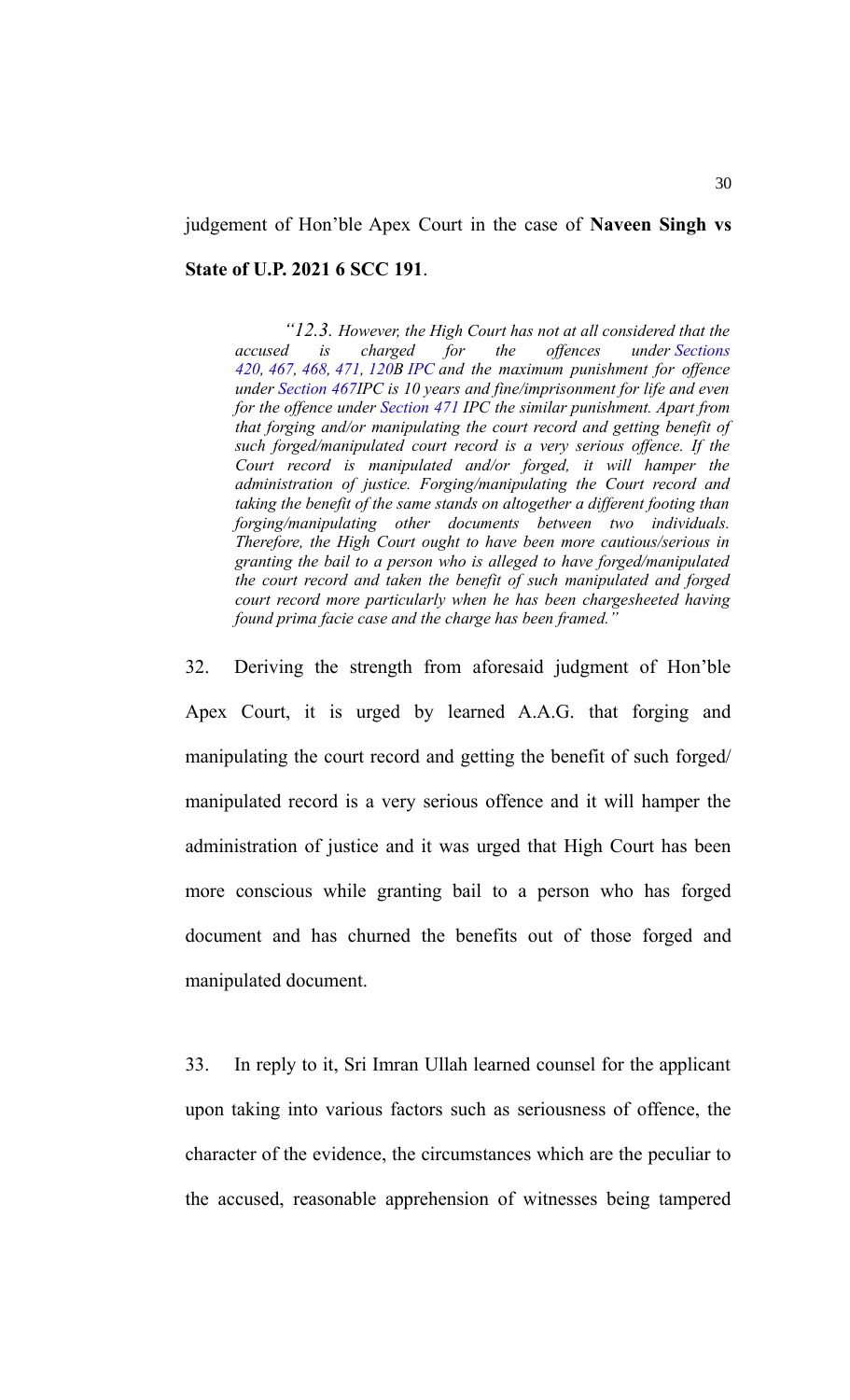with, larger interest of the public or the State and similar other factors. It is the solemn duty of the Court to decide the bail applicant by a reasoned order, based on bonafides of the applicant in the light of prevailing facts and circumstances. In this regard the Hon'ble Apex Court has pronounced catena of judgments and to start with, *State of Maharashtra vs. Sitaram Popat Vital, AIR 2004 SC 4258; Ram Govind Upadhyay vs. Sudarshan Singh and Ors, AIR 2002 SC 1475; Prahalad Singh Bhati vs. N.C.T. Delhi and Ors, AIR 2001 SC 1444;* deserve special attention while deciding the present bail application. Cumulatively, if the applicant is being given liberty the factors which are to be taken into consideration while considering and deciding bail application are :

*(i) The nature of accusation and severity of punishment in case of convictin and the nature of supporting evidence,*

*(ii) Reasonable apprehension of tempering of the witness or apprehension of threat to the complainant,*

*(iv) Prima facie satisfaction of the Court in support of charge,*

*(v) Court has to take into account whether there is or is not a reasonable ground for believing that the applicant has committed the offence alleged against him,*

*(vi) Character, means, standing and status of applicant,*

*(vii) The likelihood of the offence being continued or repeated on the assumption that the accused is a guilty of having committed the offence in past.*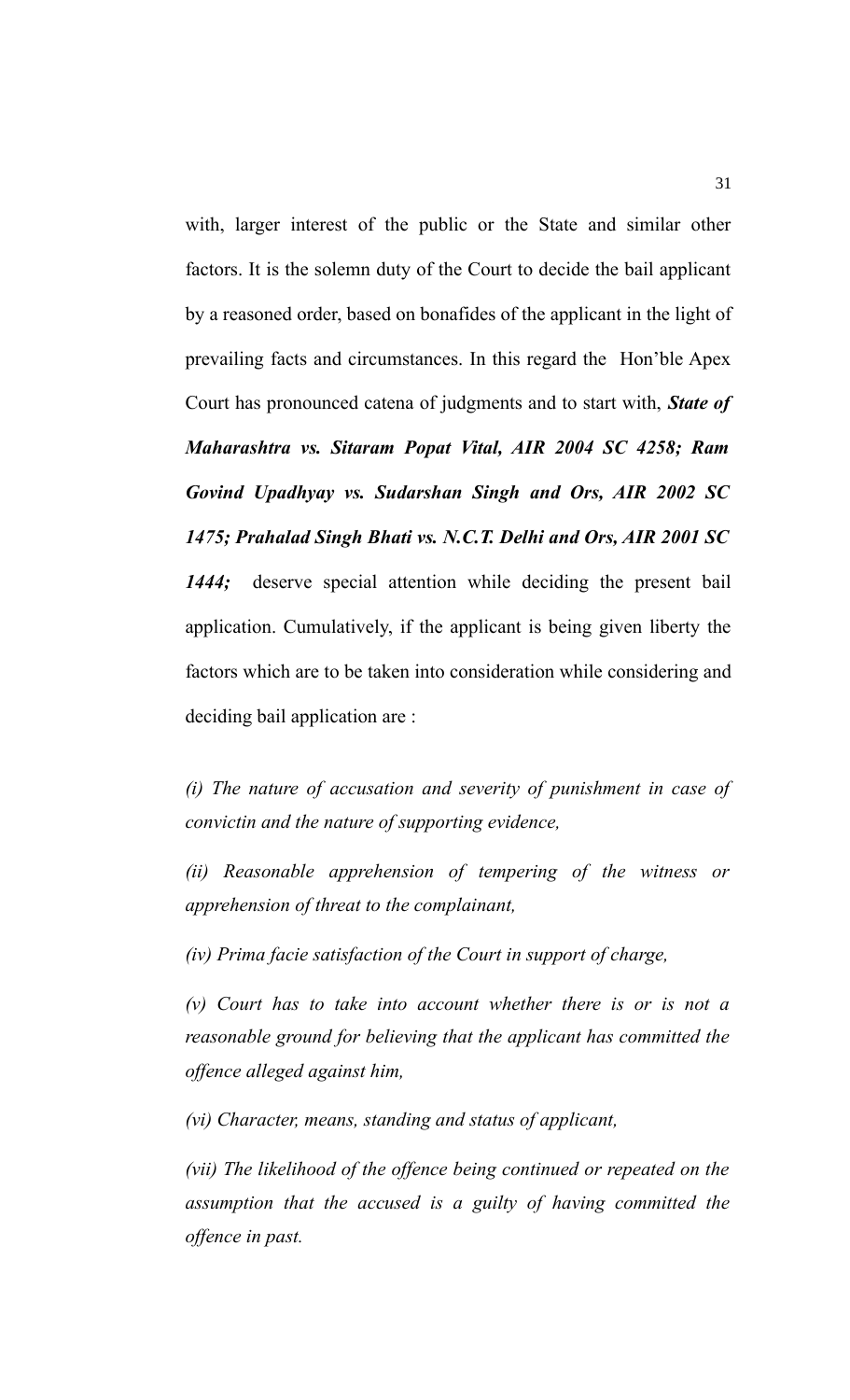## 34. In the recent judgment of Hon'ble Apex Court in the case of *Sanjay Chandra vs Central Bureau of Investigation (2012) 1 SCC 49,* has held :

*"The object of bail is to secure the appearance of the accused person at his trial by reasonable amount of bail. The object of bail is neither punitive nor preventative. Deprivation of liberty must be considered a punishment, unless it can be required to ensure that an accused person will stand his trial when called upon. The courts owe more than verbal respect to the principle that punishment begins after conviction, and that every man is deemed to be innocent until duly tried and duly found guilty. From the earliest times, it was appreciated that detention in custody pending completion of trial could be a cause of great hardship. From time to time, necessity demands that some un-convicted persons should be held in custody pending trial to secure their attendance at the trial but in such cases, `necessity' is the operative test. In this country, it would be quite contrary to the concept of personal liberty enshrined in the Constitution that any person should be punished in respect of any matter, upon which, he has not been convicted or that in any circumstances, he should be deprived of his liberty upon only the belief that he will tamper with the witnesses if left at liberty, save in the most extraordinary circumstances. Apart from the question of prevention being the object of a refusal of bail, one must not lose sight of the fact that any imprisonment before conviction has a substantial punitive content and it would be improper for any Court to refuse bail as a mark of disapproval of former conduct whether the accused has been convicted for it or not or to refuse bail to an un-convicted person for the purpose of giving him a taste of imprisonment as a lesson."*

In *Manoranjana Sinh Alias Gupta vs CBI, 2017 (5) SCC 218,* the Hon'ble Apex Court has held as under :

*"This Court in [Sanjay Chandra vs. Central Bureau of](https://indiankanoon.org/doc/1563495/) [Investigation](https://indiankanoon.org/doc/1563495/) (2012) 1 SCC 40, also involving an economic offence of formidable magnitude, while dealing with the issue of grant of bail, had observed that deprivation of liberty must be considered a punishment unless it is required to ensure that an accused person would stand his trial when called upon and that the courts owe more than verbal respect to the principle that punishment begins after conviction and that every man is deemed to be innocent until duly tried and found guilty. It was underlined that the object of bail is neither punitive nor preventive. This Court sounded a caveat that any imprisonment before conviction has a substantial punitive content and it would be improper for any court to refuse bail as a mark of disapproval of a conduct whether an accused has been convicted for it or not or to refuse bail to an unconvicted person for the purpose of giving him a taste of imprisonment as a lesson. It was enunciated that since the jurisdiction to grant bail to an accused pending trial or in appeal against conviction is discretionary in nature, it has to be exercised with care and caution by balancing the valuable right of liberty of an individual and the interest of the society in general. It was elucidated that the seriousness of the charge, is no doubt one of the relevant considerations while examining the application of bail but it was*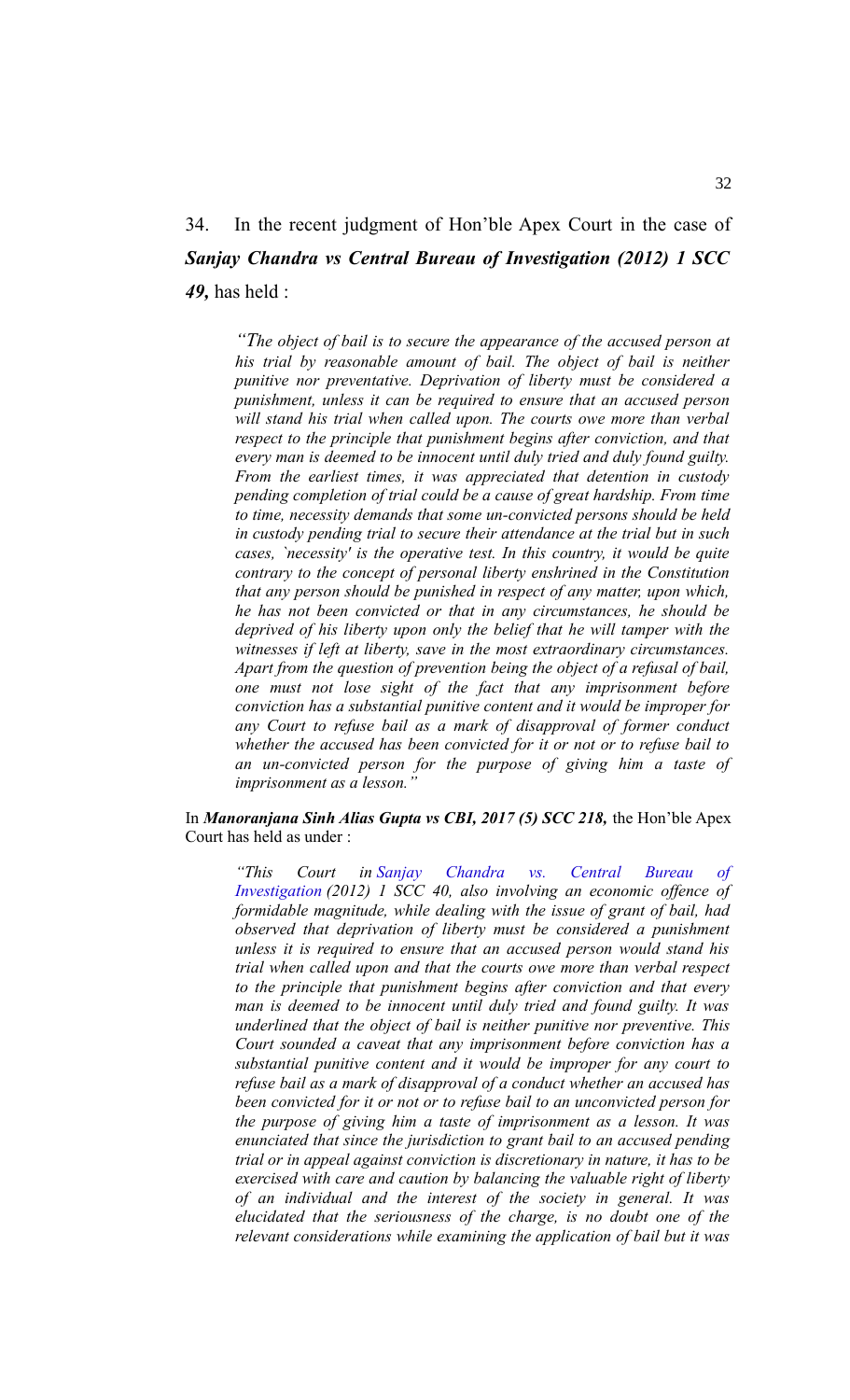*not only the test or the factor and that grant or denial of such privilege, is regulated to a large extent by the facts and circumstances of each particular case. That detention in custody of under-trial prisoners for an indefinite period would amount to violation of [Article 21](https://indiankanoon.org/doc/1199182/) of the Constitution was highlighted."*

*The Hon'ble Apex Court in Prashanta Kumar Sarkar v. Ashis Chatterjee and another (2010) 14 SCC 496* has laid down the following principles to be kept in mind while deciding bail applications *:*

*(i) whether there is any prima facie or reasonable ground to believe that the accused had committed the offence;* 

*(ii) nature and gravity of the accusation;*

*(iii) severity of the punishment in the event of conviction;*

*(iv) danger of the accused absconding or fleeing, if released on bail;*

*(v) character, behaviour, means, position and standing of the accused;*

*(vi) likelihood of the offence being repeated;*

*(vii) reasonable apprehension of the witnesses being influenced; and*

*(viii) danger, of course, of justice being thwarted by grant of bail."*

35. Now commensurating with the guidelines as settled by the Hon'ble Supreme Court, no doubt that applicant at the relevant point of time was a powerful minister and an uncrowned monarch of the State of Uttar Pradesh during the past regime. He was enjoying number two position in the State hierarchy after the Chief Minister. It is canvassed by the learned counsel that after change of establishment in the State of U.P. in the year 2017 on account of political vendetta, volley of criminal cases of different varieties have been pasted against him.

36. The applicant is an old man of 72 years, a senior citizen, suffering from number of age related ailments; like hyper tension and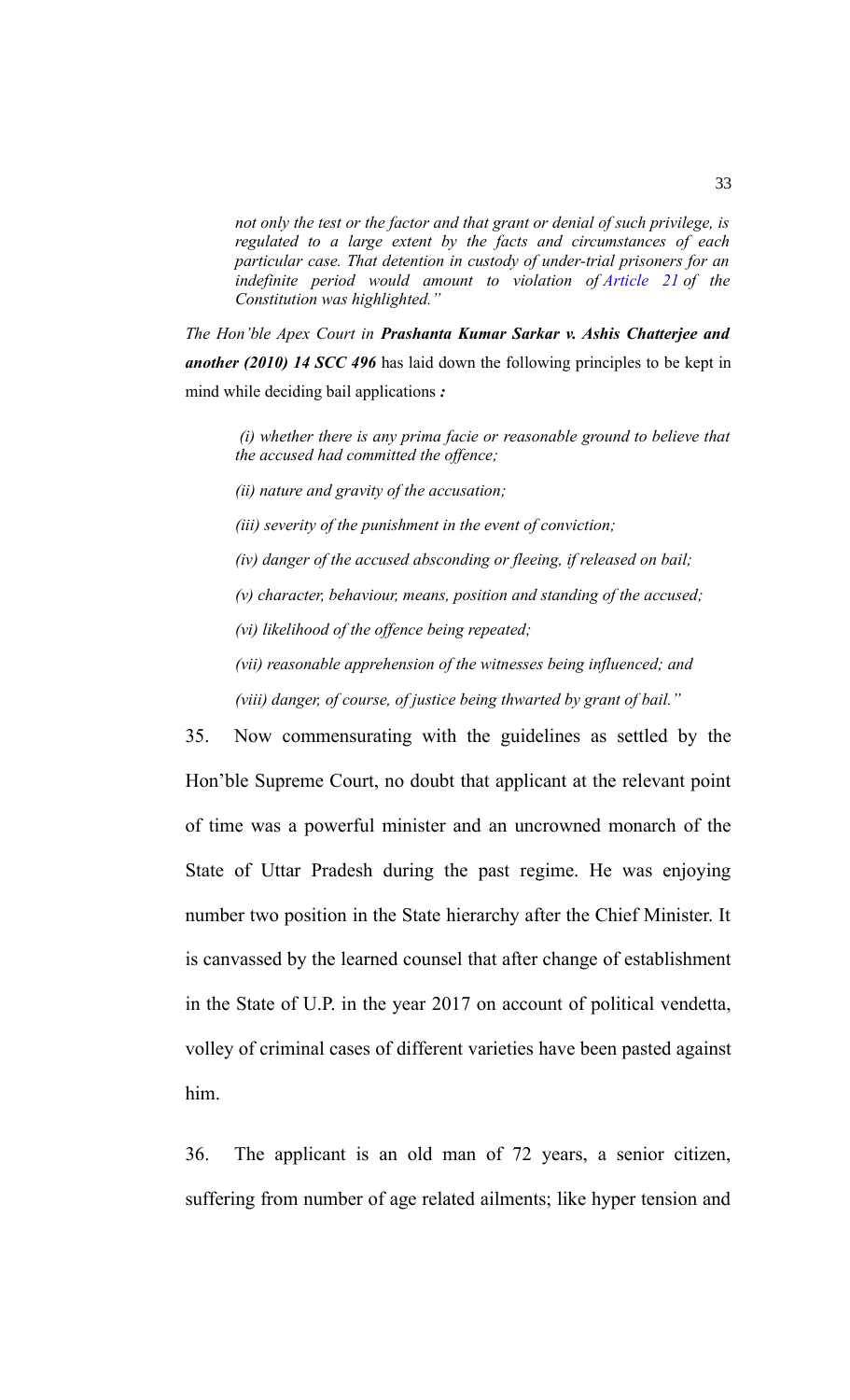other severe problems. The Court is aware that recently in Covid pandemic he remained in the hospital for almost a month and his kidneys and other vital organs were got adversely affected. Charge sheet has already been submitted in the matter and it is also given to understand that in most of the cases in which the prosecution were initiated against him, he has been bailed out.

37. The Court is failing to express its view that the applicant is somewhere or the other is trying to impress upon the court that he has left no stone unturned in establishing an University to spread the quality education among the youth in the state of Uttar Pradesh especially Rohilkhand area. No doubt, the object is laudable one but it is expected from a minister who claims himself to be a visionary while establishing the University, but while going through the entire case, the Court is at loss, puzzled and wonder that to thrive his dream project in the name of Mohammad Ali Jauhar University the applicant is trading in a smug manner. It is not only the object which has to be pious one but its means, ways and paths too should be aboveboard and transparent. If a person of a cabinet minister uses a guileful practice or does any act in a slip short and shabby way or connive with deceitful means, then it erodes the confidence of public and the very pious object of the said dream project got spoiled and vitiated.

38. While surfing the motto to raise any educational University, this Court visited Winston Churchil's opinion, which refers as under: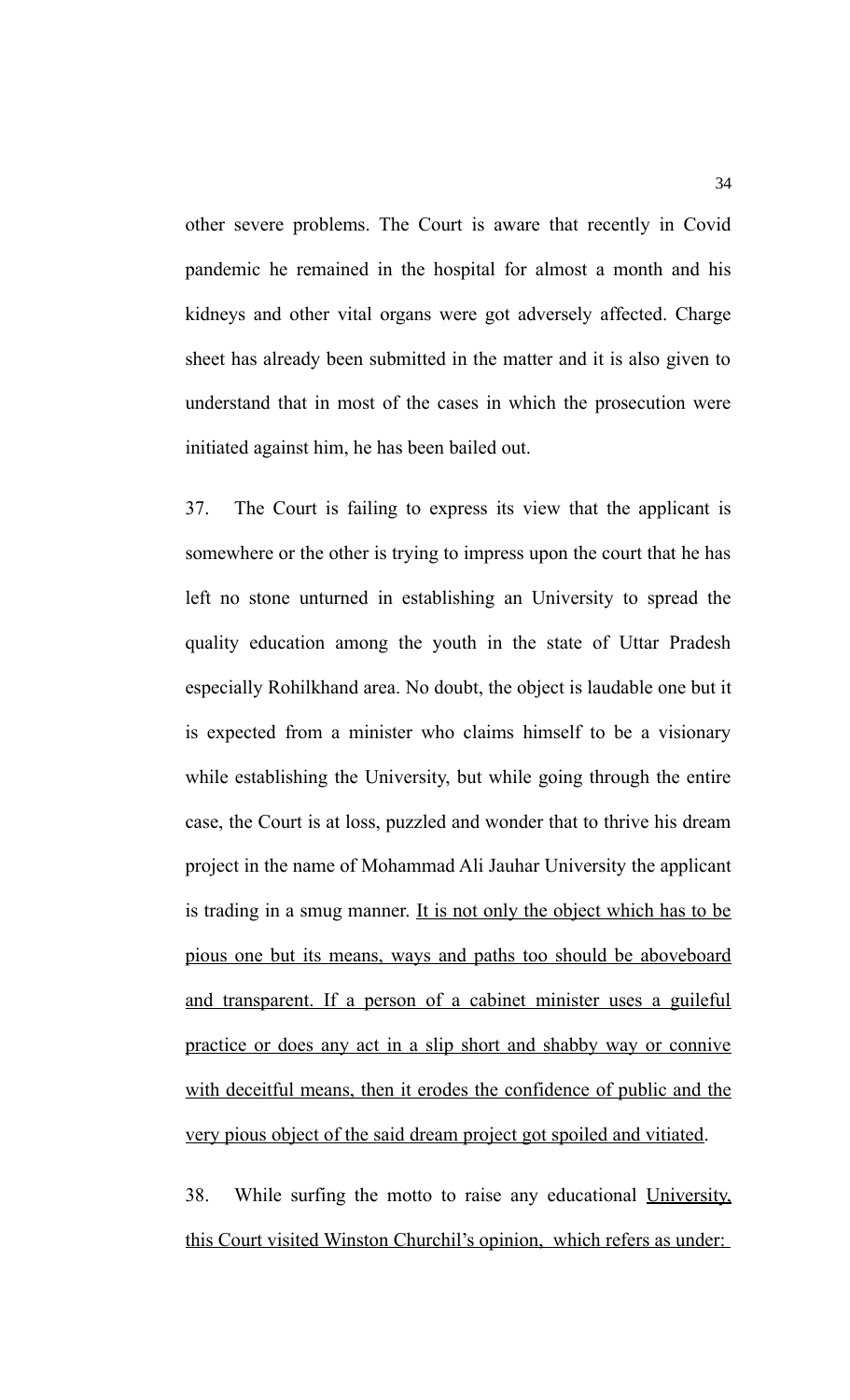### *"The first duty of a University is to teach wisdom, not trade, character, not* **technicalities***"*

Herein, there seems that the applicant in disguise of raising University is trading and usurping technicalities to grab an evacuee property by oblique means.

Our father of the nation, Mahatma Gandhi, also categorically stated in strong words about achieving higher goals adopting reprehensible means that "I will not let anyone walk through my mind with their dirty feet."

The applicant to grab the land unlawfully has ashramite himself under the umbrella of religion, wherein he pleads that 'the Waqf property is the property of Almighty'.

Whereas according to the great thinker and philosopher *Seneca* **"Religion is regarded by the common people as true, by the wise as false, and by rulers as useful."**

The applicant, intoxicated on the throne of the power and position misused his authority in a most indecent manner, that's why it is said that" **"**If absolute power corrupts absolutely, where does that leave God?"

39. There is yet another aspect of the issue i.e. an old saying "power corrupts a man and absolute power corrupts absolutely." An observation that a person's sense of morality lessens as his power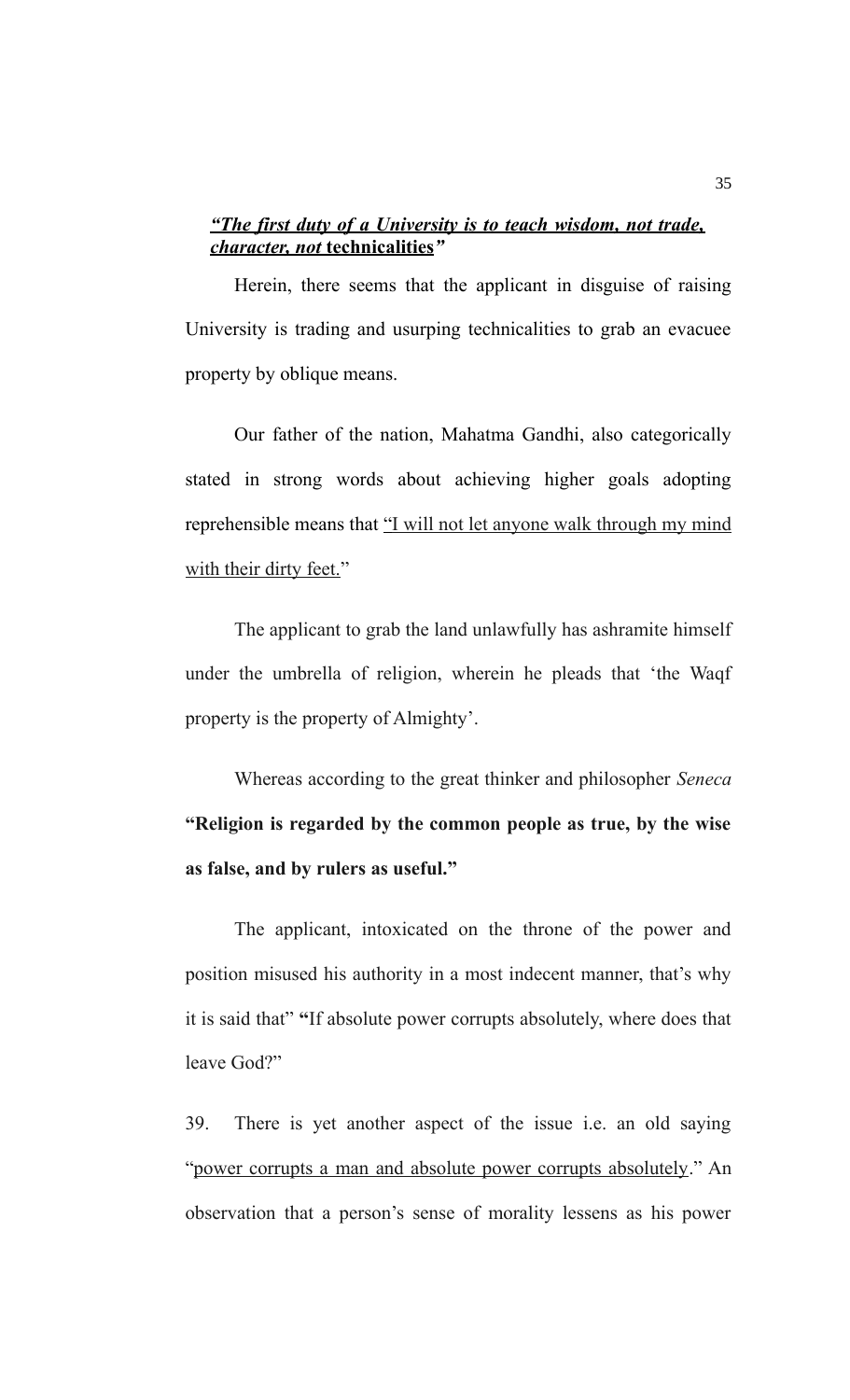increases. This statement has been made by Lord Acton, a British Historian in the late  $19<sup>th</sup>$  and early  $20<sup>th</sup>$  century. This doctrine still holds good. Absolute power morally destroys the nature of a person and fills him with destructive pride. If a person save himself from abuse of power, he is humble a person. Explaining further that those who are in power often do not have a people best interest in mind. They are primarily focused on their own benefits and they may abuse their position or power to help themselves.

In the instant case too the applicant being a cabinet minister all powerful person dreamt to establish a University of which he was a perpetual Chancellor like a personal fiefdom and for this he went to any extent adopting all legal, illegal, fair and foul means.

Being a public figure, the applicant has a bundle of responsibility over his shoulder and he cannot afford to shut his eyes towards those means which he has adopted just to achieve his objective, which falls within the realm and ambit of an offence.

However, as bail is a right of any accused and jail is exception, therefore, on the humanitarian ground this Court keeping in view the applicant's deteriorating health, old age and the period undergone in jail, is considering the application of bail be allowed by imposing following conditions.

(i) **As mentioned above, the applicant himself has distanced**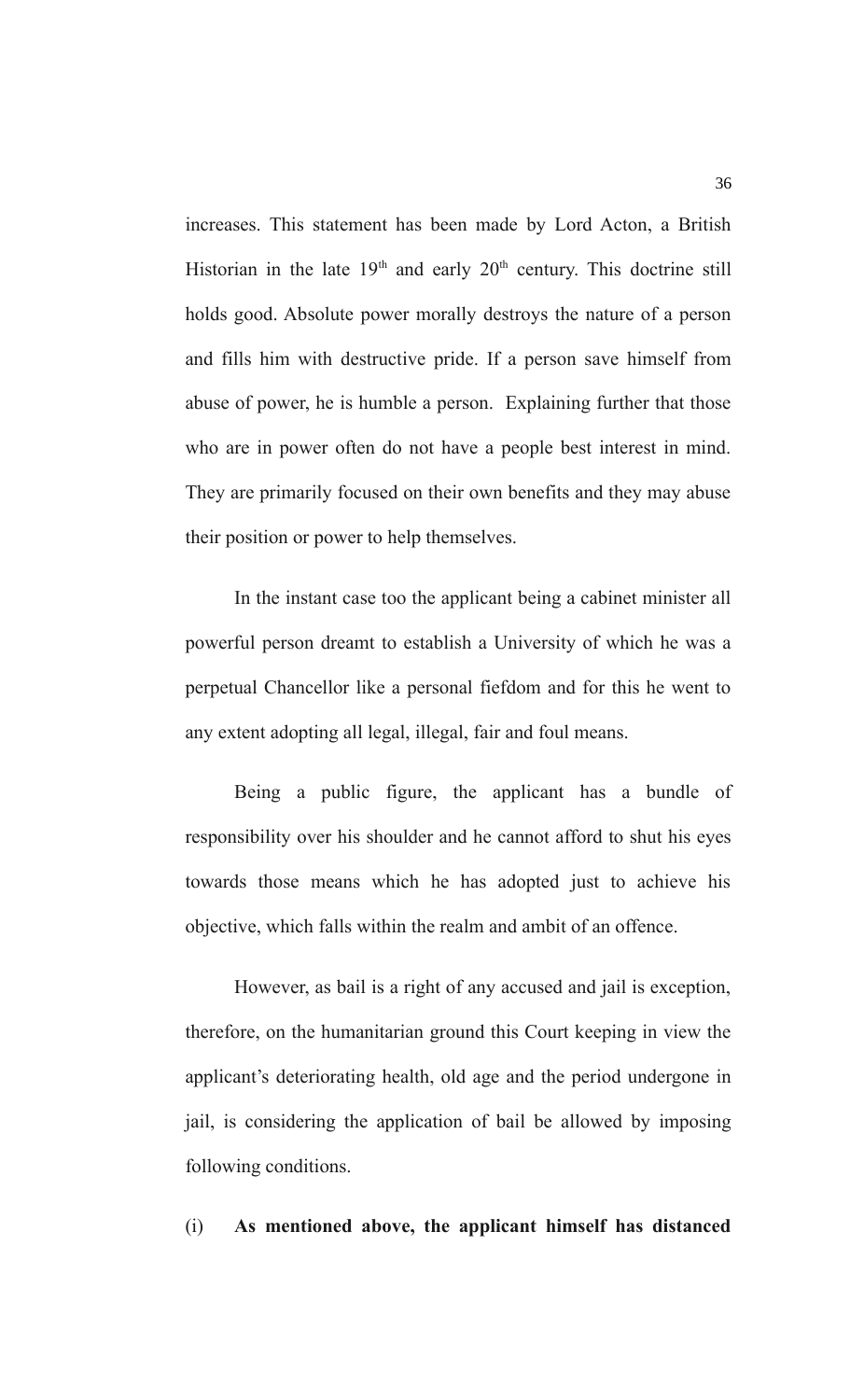**and delinked with the property in dispute though at present lying in the campus of University whose reference is given in paragraphs 8 (vii), 9, 10 and 11 of this judgment, the District Magistrate, Rampur being a representative of Custodian/Administrator of Evacuee/Enemy Property is directed to hold a measurement of the landed property in dispute which is center dispute of this issue admesuring area 13.842 hectares village Singhan Khera, Pargana and Tehsil-Sadar, District Rampur and thereafter raise a boundary wall and barbed wire around it and take the actual physical possession of the property in dispute on behalf of Administrator of Evacuee Property Mumbai latest by 30.6.2022.**

**In this exercise the the local Revenue authorities, University authorities would fully cooperate and shall not cause any hindrance or obstacle while carrying out aforesaid direction. Since the applicant** *Mohd. Azam Khan* **is already in jail for almost two and half years, he shall be released on interim bail during this exercise in aforesaid case crime by furnishing a personal bond of Rs.1 lac and two sureties of the like amount to the satisfaction of the court concerned. After completion of aforesaid exercise to the satisfaction of the District Magistrate, Rampur and after taking his final nod in the aforesaid drill, then only his interim bail would be converted into regular bail on the same**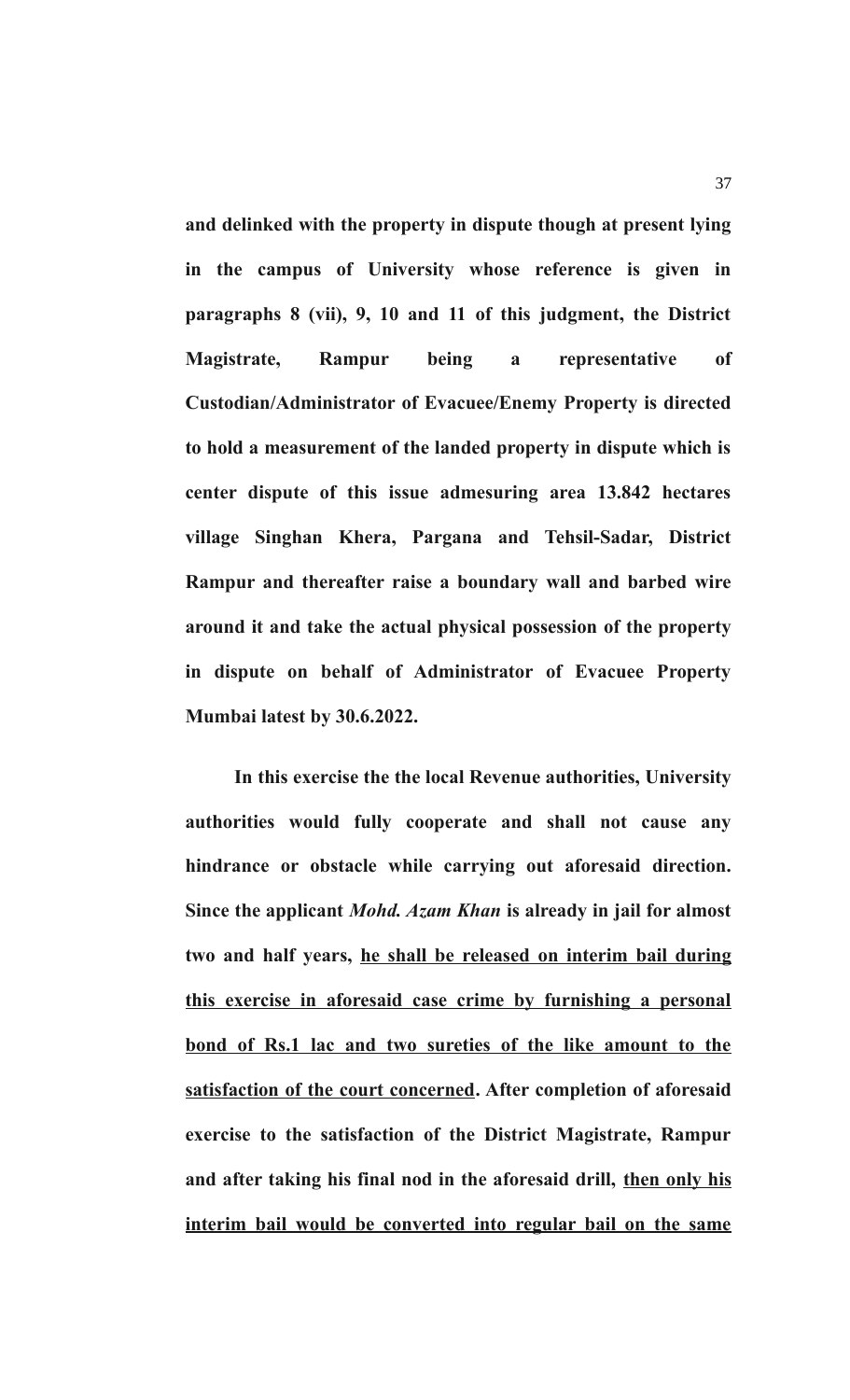**terms and conditions and on the same bonds as furnished earlier. It is expected that the applicant would also render his desired cooperation in completing this object during his release on interim bail. The Custodian Evacuee Property Mumbai is requested to hand over the property in dispute to some para military forces for their training purposes, as already done in the year 2014. The interim bail/regular bail shall be subject to the following further conditions:**

**(i) THE APPLICANT SHALL SURRENDER HIS PASSPORT ON THE DAY OF HIS RELEASE BEFORE CONCERNED COURT AND ITS FATE AND FUTURE WOULD BE DECIDED AT THE END OF TRIAL.** 

**(ii) THE APPLICANT SHALL FILE AN UNDERTAKING TO THE EFFECT THAT HE SHALL NOT SEEK ANY ADJOURNMENT ON THE DATE FIXED FOR EVIDENCE WHEN THE WITNESSES ARE PRESENT IN COURT. IN CASE OF DEFAULT OF THIS CONDITION, IT SHALL BE OPEN FOR THE TRIAL COURT TO TREAT IT AS ABUSE OF LIBERTY OF BAIL AND PASS ORDERS IN ACCORDANCE WITH LAW.** 

**(iii) THE APPLICANT SHALL REMAIN PRESENT BEFORE THE TRIAL COURT ON EACH DATE FIXED, EITHER PERSONALLY OR THROUGH HIS COUNSEL. IN CASE OF HIS ABSENCE, WITHOUT SUFFICIENT CAUSE, THE TRIAL COURT MAY PROCEED AGAINST HIM UNDER SECTION 229-A IPC.** 

**(iv) IN CASE, THE APPLICANT MISUSES THE LIBERTY OF BAIL DURING TRIAL AND IN ORDER TO SECURE HIS PRESENCE PROCLAMATION UNDER SECTION 82 CR.P.C., MAY BE ISSUED AND IF APPLICANT FAILS TO APPEAR BEFORE THE COURT ON THE DATE FIXED IN SUCH PROCLAMATION, THEN, THE TRIAL COURT SHALL INITIATE PROCEEDINGS AGAINST HIM, IN ACCORDANCE WITH LAW, UNDER SECTION 174-A IPC.**

**(v) THE APPLICANT SHALL REMAIN PRESENT, IN PERSON, BEFORE**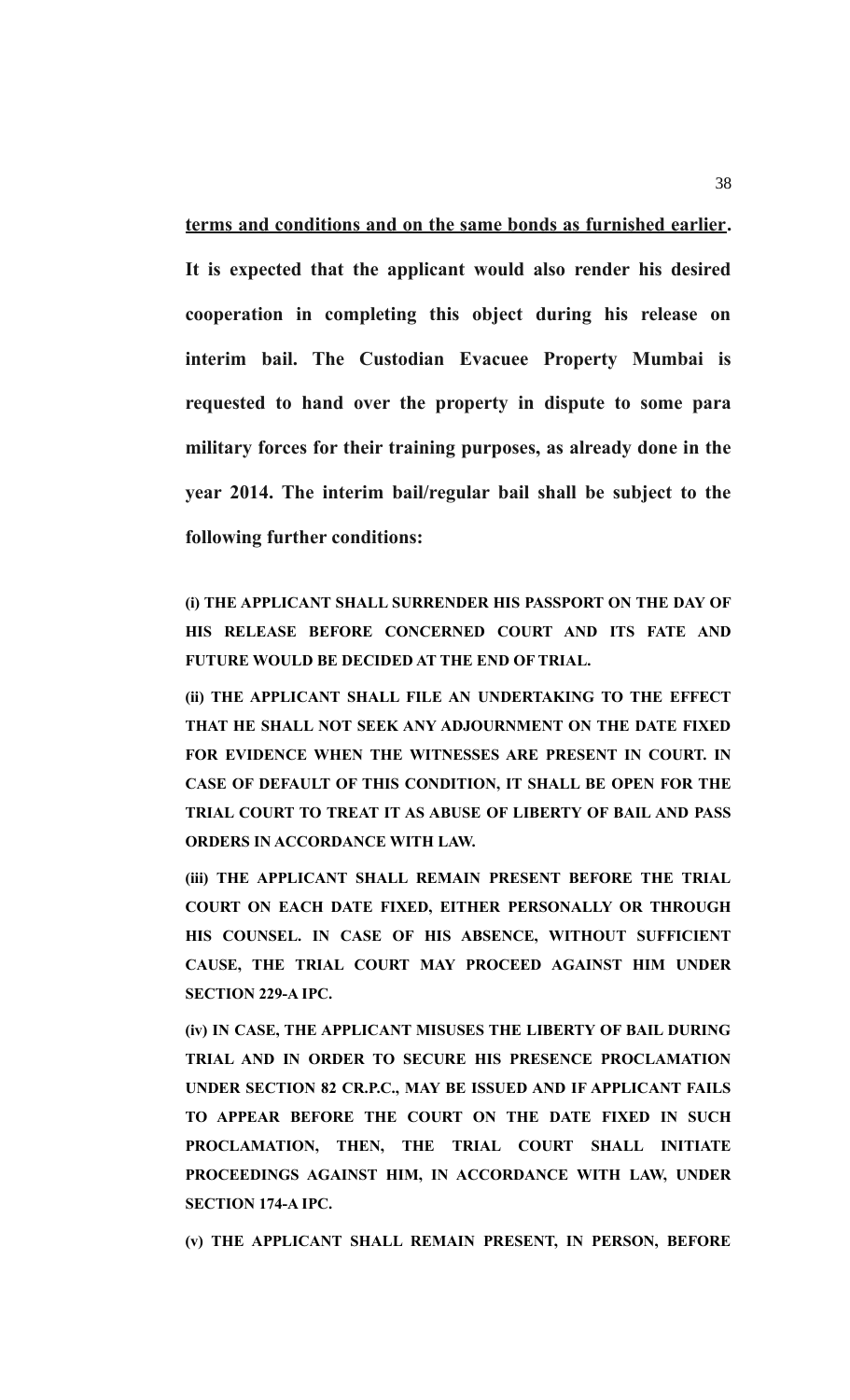**THE TRIAL COURT ON DATES FIXED FOR (1) OPENING OF THE CASE, (2) FRAMING OF CHARGE AND (3) RECORDING OF STATEMENT UNDER SECTION 313 CR.P.C. IF IN THE OPINION OF THE TRIAL COURT ABSENCE OF THE APPLICANT IS DELIBERATE OR WITHOUT SUFFICIENT CAUSE, THEN IT SHALL BE OPEN FOR THE TRIAL COURT TO TREAT SUCH DEFAULT AS ABUSE OF LIBERTY OF BAIL AND PROCEED AGAINST HIM IN ACCORDANCE WITH LAW.**

**(vi) THE TRIAL COURT MAY MAKE ALL POSSIBLE EFFORTS/ENDEAVOUR AND TRY TO CONCLUDE THE TRIAL WITHIN A PERIOD OF ONE YEAR AFTER THE RELEASE OF THE APPLICANT.**

In case of breach of any of the above conditions, it shall be a ground for cancellation of bail.

*40. The present order in this bail application may sound like a decree of the civil court dealing and deciding the title over the property, if not done so, the Court is failing in its duty or seems like providing a shelter and patronage to a rank trespasser and usurper over the property in dispute as per own admission.*

41. It is made clear that observations made in granting interim bail/ regular bail to the applicant shall not in any way affect the learned trial Judge in forming his own independent opinion based on the testimony of the witnesses and decide the issue objectively.

*Trial Court is requested to hear the matter on top most priority and decide the same latest by within one year from the date of production of certified copy of the order without granting any adjournment to either of the parties.*